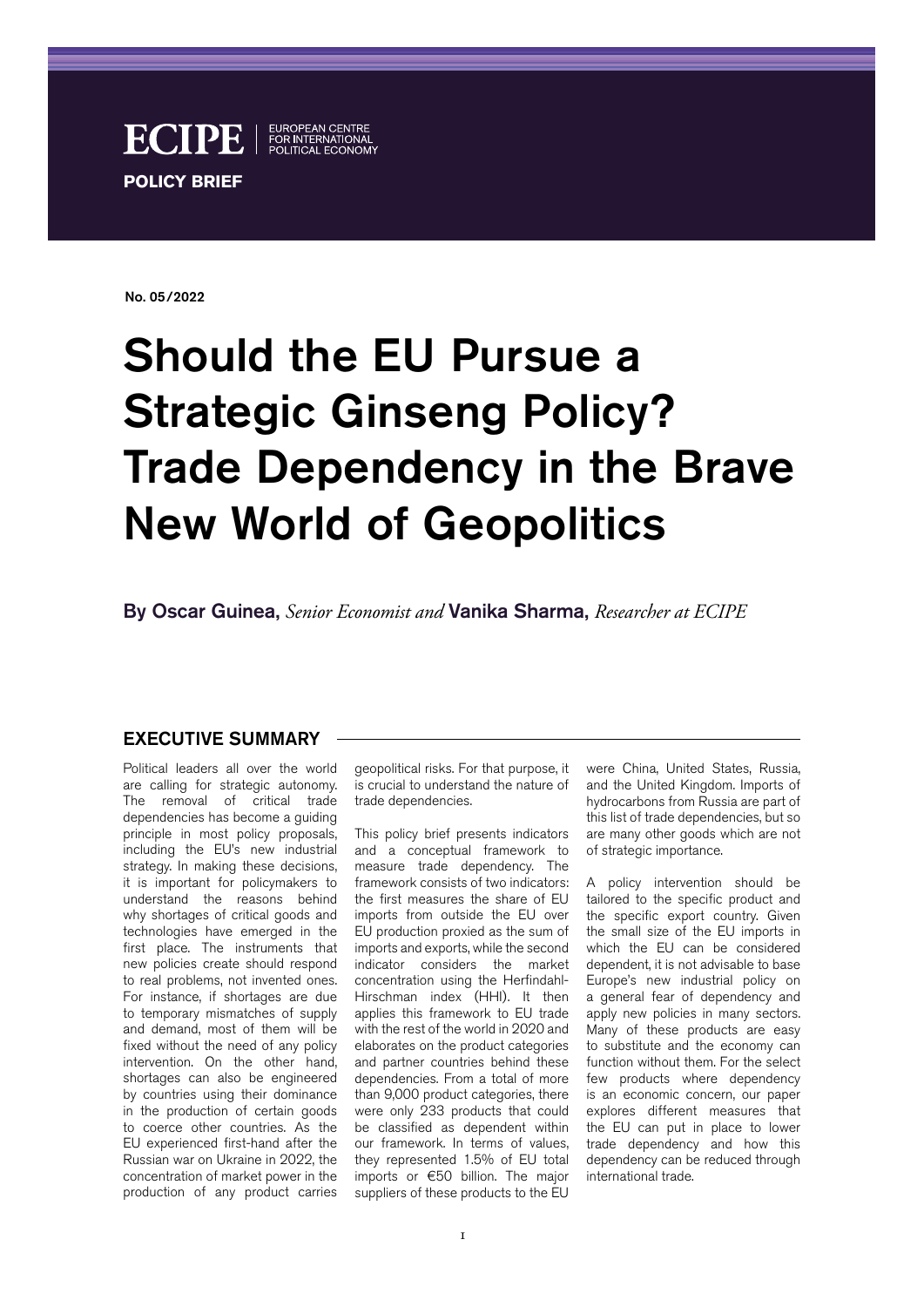#### 1. BREAKING FREE OR BREAKING BAD

Russia's war on Ukraine has opened a new discussion about Europe's energy dependence on Russia. At the time of writing there is no embargo on gas and oil from Russia, but other sanctions against Russia are affecting the supply of the hydrocarbons. There is also a moral case for rapidly reducing Europe's hydrocarbon imports from Russia since this trade is propping up the Russian state and undermines the effectiveness of the economic and financial sanctions. The current EU plan – REPowerEU – aims for a reduction of gas imports and supply vulnerability during 2022, leading to a substitution of gas imports from Russia over a few years.

Beyond gas and oil, is there a general case to be made for being alarmed about Europe's trade dependence? Some seem to think so. Afraid of product shortages, several European capitals are calling for the re-shoring of supply chains. In its 2020 industrial strategy, the European Commission vowed "to make the most of localization as an opportunity to bring more manufacturing back to the EU in some sectors"<sup>1</sup> . Its most recent effort of this kind is the European Chips Act, which aims to double the production of semiconductors within the EU by 2030 and secure critical supplies during a crisis. These concerns are symptoms of a larger debate on EU strategic dependencies and the need for modern tools for the EU to safeguard itself against the risk of supply chain disruptions. This debate is not just European but global and similar arguments and policies are being considered in many capitals, including Washington,  $DC^2$  and Beijing<sup>3</sup>.

For policymakers, it's important to understand the reasons behind these shortages in order to respond with effective measures. If shortages are due to temporary mismatches of supply and demand, most of them will be fixed without the need of any policy intervention. The same conclusion holds for other random events like a volcano eruption $^4$ , an earthquake $^5$ , or another pandemic. Markets will take care of production after the event, but the principal way to cope with the shock is for countries and companies to have inventory stocks and contingency plans for ramping up production.

<sup>1</sup> European Commission, A New Industrial Strategy for Europe, COM (2020) 102 final, Retrieved from [https://ec.europa.eu/info/sites/default/](https://ec.europa.eu/info/sites/default/files/communication-eu-industrial-strategy-march-2020_en.pdf) [files/communication-eu-industrial-strategy-march-2020\\_en.pdf](https://ec.europa.eu/info/sites/default/files/communication-eu-industrial-strategy-march-2020_en.pdf).

<sup>2</sup> Bloomberg (2021, February 24). Biden Says Americans Should Never Face Any Sort of Supply Shortage. Bloomberg, Retrieved from [https://](https://www.bloomberg.com/news/videos/2021-02-24/biden-says-americans-should-never-face-any-sort-of-supply-shortage-video) [www.bloomberg.com/news/videos/2021-02-24/biden-says-americans-should-never-face-any-sort-of-supply-shortage-video](https://www.bloomberg.com/news/videos/2021-02-24/biden-says-americans-should-never-face-any-sort-of-supply-shortage-video)

<sup>3</sup> China Power Team. "Will the Dual Circulation Strategy Enable China to Compete in a Post-Pandemic World?" China Power. December 15, 2021. Updated December 16, 2021. Accessed January 24, 2022.<https://chinapower.csis.org/china-covid-dual-circulation-economic-strategy/>

<sup>4</sup> Wearden, G. (2010, April 20). Nissan and BMW car production hit by volcano disruption. The Guardian, Retrieved from [https://www.](https://www.theguardian.com/business/blog/2010/apr/20/nissan-suspends-car-production-volcano-ash-cloud) [theguardian.com/business/blog/2010/apr/20/nissan-suspends-car-production-volcano-ash-cloud](https://www.theguardian.com/business/blog/2010/apr/20/nissan-suspends-car-production-volcano-ash-cloud)

<sup>5</sup> Inoue, H., & Todo, Y. (2017). Mitigating the propagation of negative shocks due to supply chain disruptions. VoxEU. Retrieved from [https://](https://voxeu.org/article/natural-disasters-and-supply-chain-disruptions-mitigating-propagation-negative-shocks) [voxeu.org/article/natural-disasters-and-supply-chain-disruptions-mitigating-propagation-negative-shocks](https://voxeu.org/article/natural-disasters-and-supply-chain-disruptions-mitigating-propagation-negative-shocks)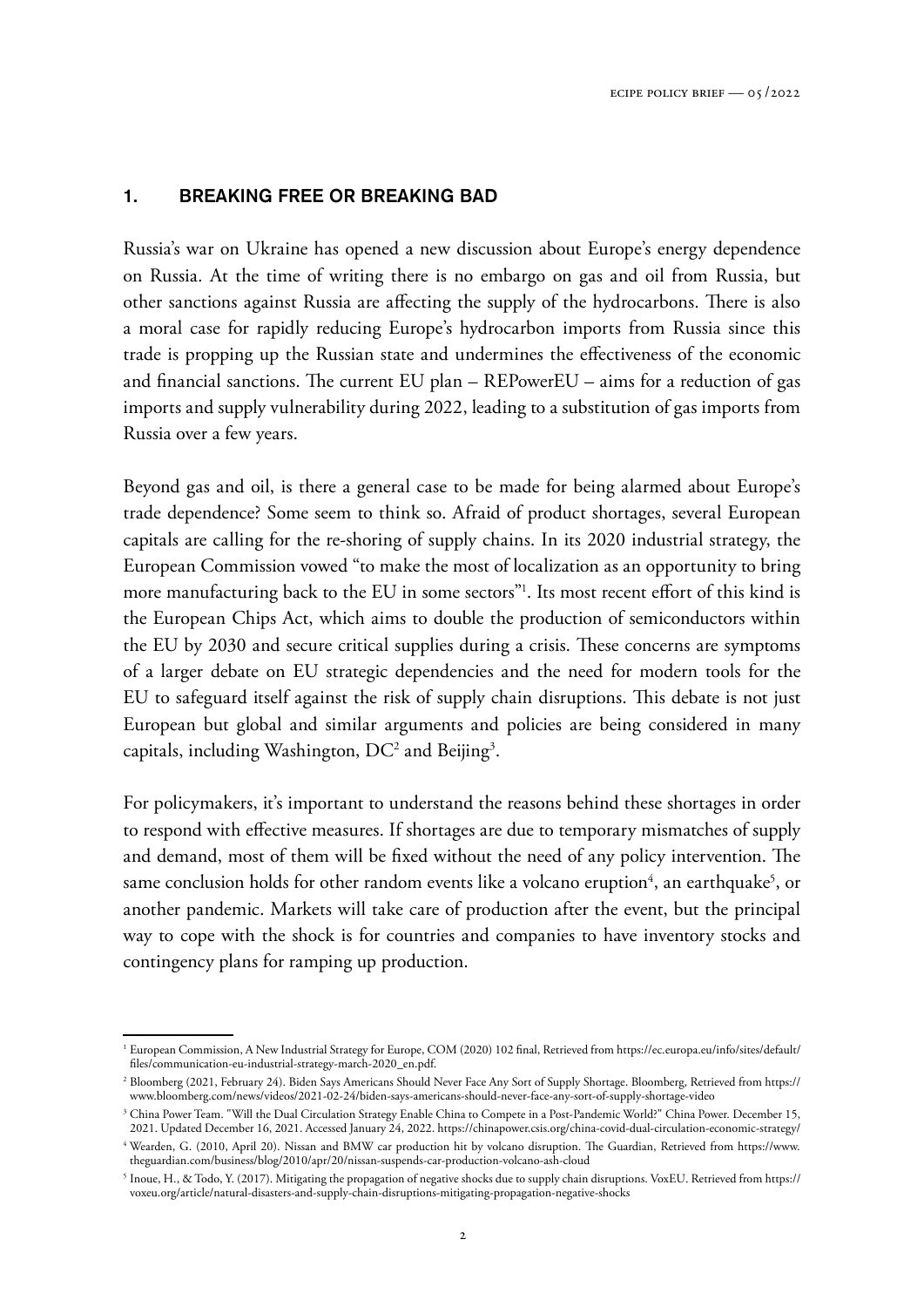The shortage of medical personal protective equipment (PPE) at the beginning of the COVID-19 pandemic is a good example. At the peak of the shortage, the situation was dramatic. EU citizens were alarmed by images of doctors using plastic bags as medical gowns. It took a couple of months for the situation to improve but eventually the shortages were resolved. A combination of higher imports and domestic production helped meet the sudden increase in demand. EU imports from outside the EU were more responsive to this unexpected change than intra-EU trade. Figure 1 below shows EU imports of protective garments like facemasks, gloves, and medical gowns $^6$  from outside the EU (extra-EU imports) and from within the EU (intra-EU imports) in 2020. In April 2020, EU imports of protective garments from outside the EU became 55% of EU total imports. The increase in the share of extra EU imports of protective garments was underpinned by growth rates in April, May, and June that averaged 67% while purchases of protective garment during these three months among EU countries (intra-EU imports) went down by 8% as compared to 2019. The figure shows that thanks to international trade Europe became more resilient.



FIGURE 1: SHARE OF INTRA AND EXTRA-EU IMPORTS OF PROTECTIVE GARMENTS (2020)

A second example of shortages affecting the EU is the current lack of semiconductors. In February 2022, the EU unveiled its Chips Act which includes tools to respond to shortages and support domestic production. The Act is part of the EU's goal to double its share of the

Source: Eurostat, COMEXT, authors' calculations.

<sup>6</sup> The full list of COVID-19 related goods can be found in Eurostat. EU trade since 2015 of COVID-19 medical supplies by categories (DS-059283)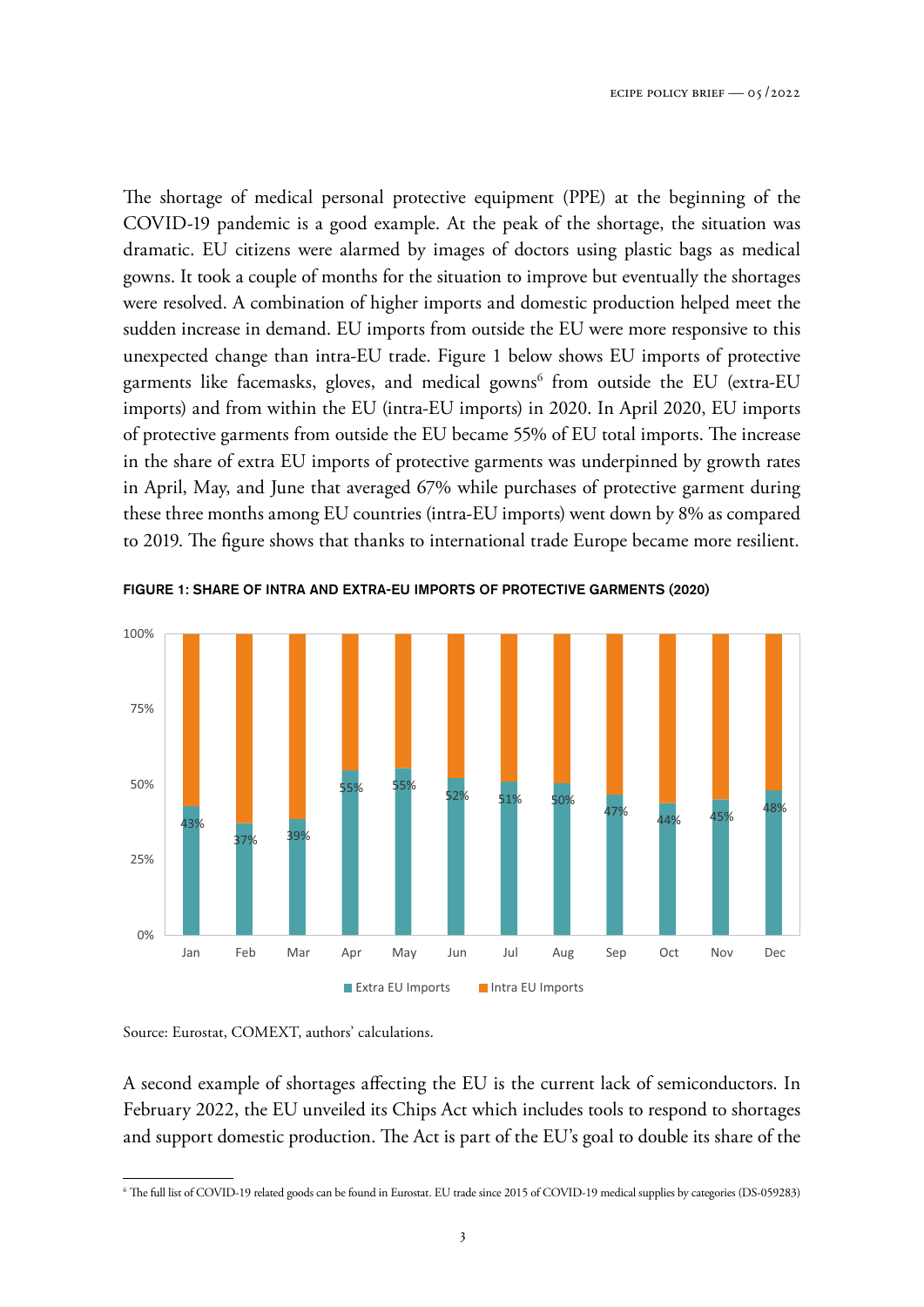global chip market to 20% by 2030. To achieve this goal, the European Commission and national governments would spend  $E11$  billion to build three pilot facilities for any company to use and member states and businesses are expected to invest an additional €32 billion by 2030. With these resources the EU will support pilot lines which will allow companies to turn new technologies into scale production. This public funding to subsidise the production of semiconductors comes with conditions attached. One of them being that the EU will have the power to stop exports of semiconductors in case of shortages. As pointed out by Alan Beattie of the Financial Times, export restrictions in themselves create the justification for subsidising domestic production: "if everyone else is building chip factories and preparing to block the exits you'd better do so too"<sup>7</sup> .

However, the policy of subsidising the domestic production of semiconductors is not a guaranteed success. The semiconductor industry is characterised by cycles of shortages and glut. Even though we are in a period of scarcity, there are planned investments from major companies like the Taiwan Semiconductor Manufacturing Company (TSMC), Samsung Electronics, and Intel<sup>8</sup> as well as public money from Japan, South Korea, China, and the United States<sup>9</sup>. While semiconductors will be in big demand in the future<sup>10</sup>, growth rates may fall as businesses have already filled their stocks and by the time new factories in the EU are up and running, the market will look different. In the race to produce more chips, the EU's goal is not self-sufficiency but to bring larger chunks of the manufacturing of semiconductors within the EU. The EU already has a good position in the early parts of the supply chain, in research and advanced lithography for example, but to meet its 20% target, the EU will have to lure foreign companies with European tax-payers money. These investments will increase Europe's foothold in the global semiconductor industry but having factories will not necessarily solve supply chain risks and future shortages since the industry is complex, interdependent, and cyclical.

Not all shortages can be explained by the disconnection between supply and demand or arise because of random events like natural disasters. Shortages can also be engineered by countries willing to use their monopoly power in the production of certain goods. This is important as the general underlying theme guiding policymakers is not just lack of trust in supply chains but also fear of dependency. In international trade, the issue of dependency

<sup>7</sup> Beattie, A. (2022, February 7). EU enters the chip subsidy game. Financial Times, Retrieved from [https://www.ft.com/content/e8559e54-](https://www.ft.com/content/e8559e54-33f7-47a4-8401-923fab88f219) [33f7-47a4-8401-923fab88f219](https://www.ft.com/content/e8559e54-33f7-47a4-8401-923fab88f219)

<sup>8</sup> Thornhill, J. (2022, January 27). The scramble for semiconductors is our era's industrial Great Game. Financial Times, Retrieved from [https://](https://www.ft.com/content/c77d15e3-af1f-48fb-b349-202e095a7d40) [www.ft.com/content/c77d15e3-af1f-48fb-b349-202e095a7d40](https://www.ft.com/content/c77d15e3-af1f-48fb-b349-202e095a7d40)

<sup>9</sup> Beattie, A. (2022, February 7). EU enters the chip subsidy game. Financial Times, Retrieved from [https://www.ft.com/content/e8559e54-](https://www.ft.com/content/e8559e54-33f7-47a4-8401-923fab88f219) [33f7-47a4-8401-923fab88f219](https://www.ft.com/content/e8559e54-33f7-47a4-8401-923fab88f219)

<sup>&</sup>lt;sup>10</sup> Tanaka, A., Ting-Fang, C., Li, L. (2021, December 20). Chipmakers' nightmare: will shortages give way to a supply glut? Financial Times, Retrieved from<https://www.ft.com/content/9f6dcb43-fe9f-4880-a6b4-f6df5ece979e>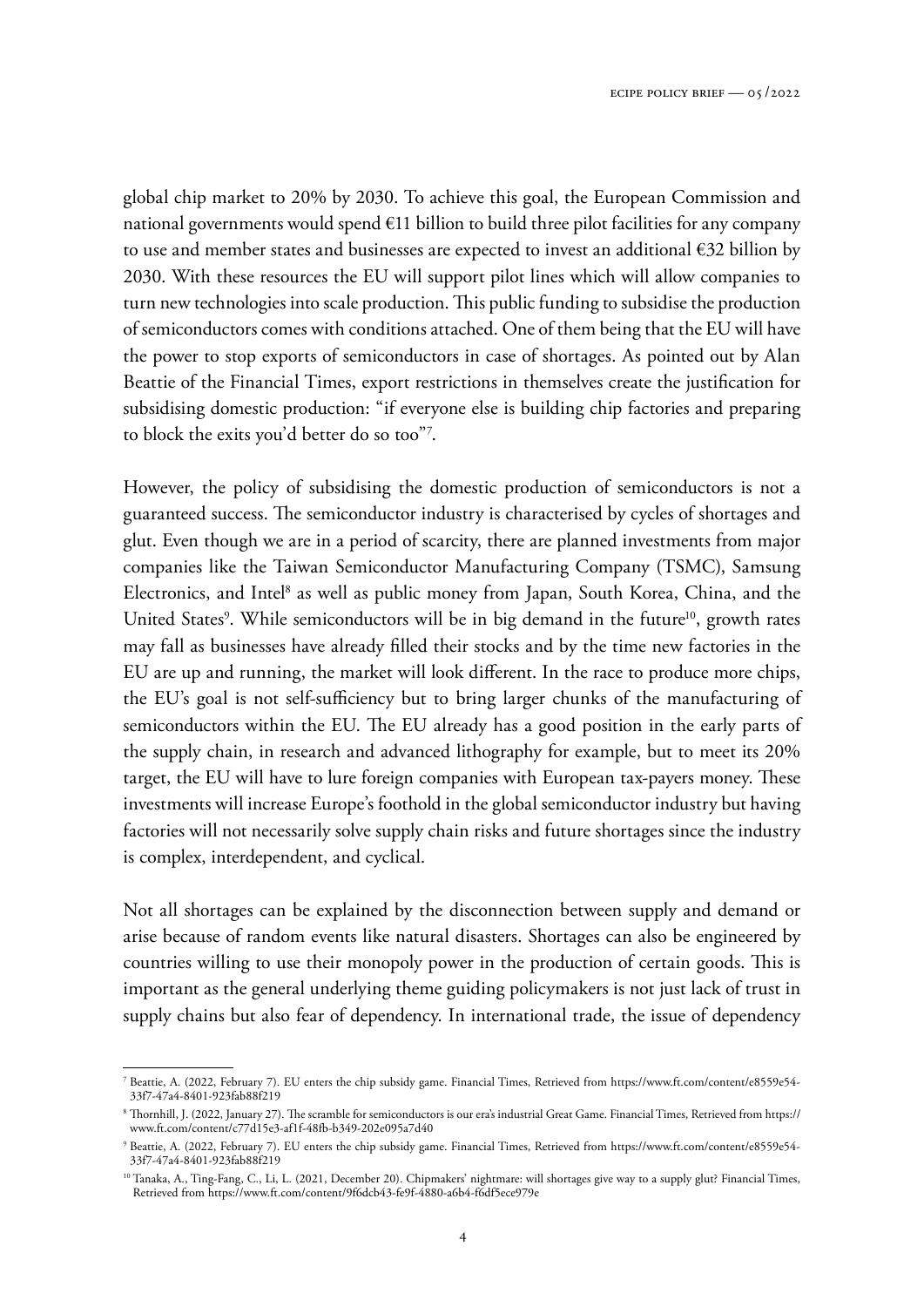appears when a company, or a country, becomes the main provider of certain goods or services and uses this power to impose its market conditions or achieve its political goals.

This has been a crucial point of discussion in the current context of the Russian war on Ukraine. Europe, along with its allies and partners, has responded with an unprecedented package of sanctions that will have deep effects on the Russian economy. For products where Russia faces no strategic dependencies on the EU, it will be easier to find alternate suppliers, however, for products where dependencies exist, especially strategic dependencies, Russia will feel the squeeze of the West. Many products imported by Russia from the EU are relatively sophisticated which makes finding alternative suppliers for Russia even more difficult. At the same time, the EU finds itself unable to stop EU imports of oil and gas from Russia, as the EU does not have alternative suppliers to provide the amounts of energy that it requires.

Fear of dependency has become the most powerful engine propelling EU industrial policy. In the words of its chief architect, the European Commissioner for the Internal Market, Thierry Breton "we clearly need to diversify and reduce our economic and industrial dependencies"<sup>11</sup>. From the new EU Pharmaceutical Strategy to the European Chips Act, lowering EU dependencies with the rest of the world has turned into the main justification for public policy. In the European Commission communication that outlines the new EU industrial strategy<sup>12</sup>, the word dependencies appeared  $42$  times and resilience 22 times while market failure was mentioned once, and externality did not feature at all. Trade dependencies and shortages are the villains in Europe's motivation for a new EU industrial policy.

If fear of dependency is the main rationale behind the EU industrial policy, it is important to ask: how big is this problem? If the EU is dependent on some products made abroad, which are these products and where do they come from? And once these products have been identified, what can policymakers do to reduce this dependency? This policy brief presents the indicators and the conceptual framework to measure trade dependency. Then it applies this framework to EU trade with the rest of the world in 2020. Finally, it explores which measures can be put in place to lower trade dependency and discusses whether this dependency can be reduced through international trade.

<sup>&</sup>lt;sup>11</sup> European Commission (2020, June 10). For a united, resilient and sovereign Europe. European Commission, Retrieved from <https://ec.europa.eu>

<sup>&</sup>lt;sup>12</sup> Updating the 2020 New Industrial Strategy: Building a stronger Single Market for Europe's recovery. European Commission. COM (2021) 350 final.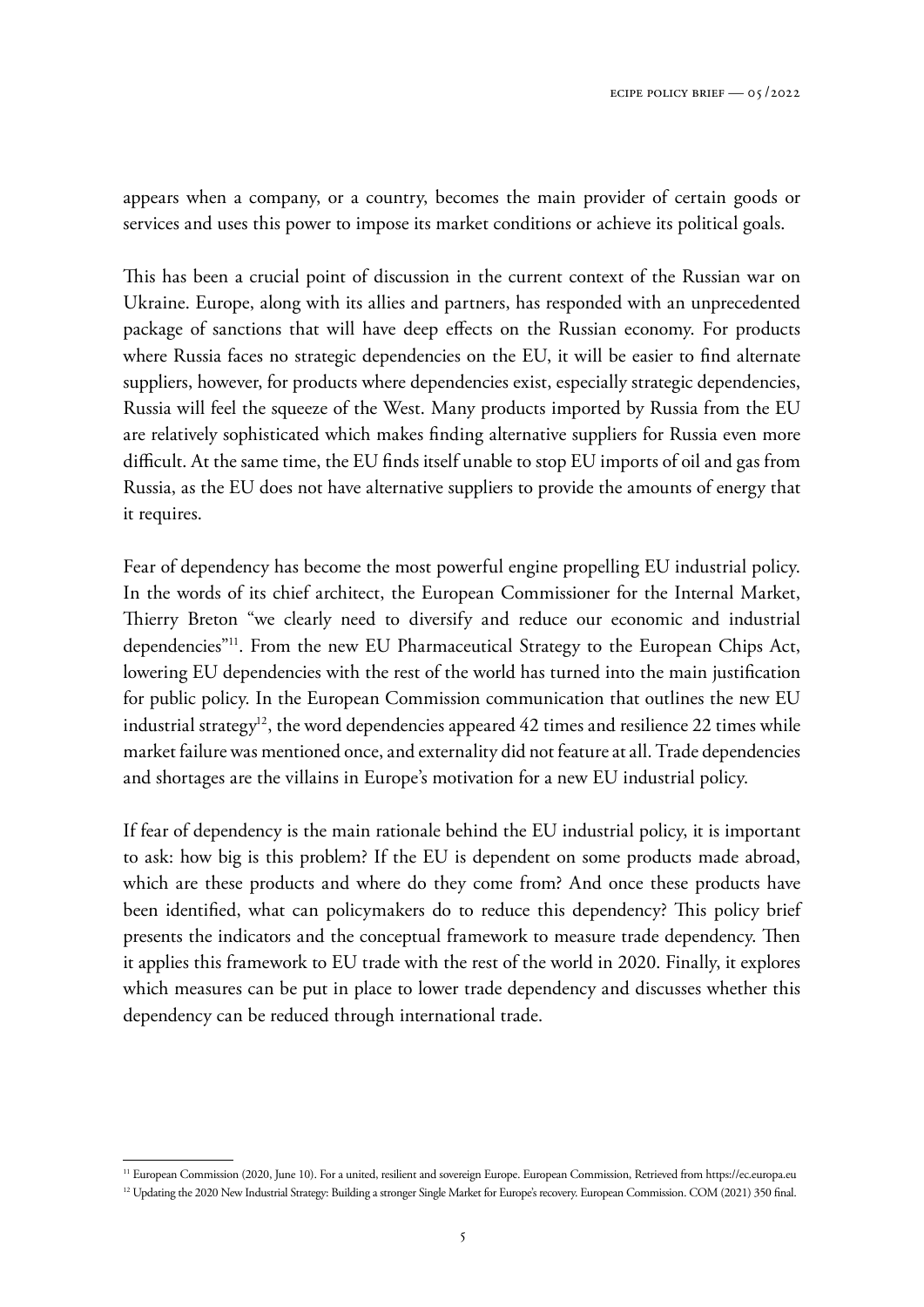We conclude that, given the small size of the EU imports in which the EU can be considered dependent, it makes no sense to base Europe's new industrial policy on a general fear of dependency. The policies required need to be much more specific to certain products (e.g., oil and gas) and certain export countries (e.g., Russia). Moreover, many of these products are easy to substitute and the economy can function without them – like our imports of ginseng and bamboo. Strategic policies for such goods do not hold up. Some may recall that France was mocked for running a 'strategic yogurt policy' in 2005 after some politicians blocked a foreign takeover of Danone. Just like France did not need a "yogurt strategy" then,<sup>13</sup> the EU does not now need an industrial strategy to produce bamboo or a strategic ginseng policy.

### 2. MEASURING DEPENDENCY IN INTERNATIONAL TRADE

EU imports are defined as dependent when the imported product fulfils two conditions simultaneously. The first condition is that EU imports from outside the EU represent a considerable share of EU's production which is proxied as the sum of intra-EU imports – which are the goods that EU member states buy and sell among themselves and by definition is also equal to intra-EU exports – and EU exports to outside the EU (extra-EU exports). The second condition is that the goods that the EU buys mostly from outside the EU must be supplied by only a few countries.

To define the first condition, EU imports from outside the EU must be equal to or higher than 75% of EU total imports and extra-EU exports. We believe that this threshold is sufficient as EU companies below 75% still produce 25% of the EU total imports and extra-EU exports which means that EU businesses have the know-how to produce that product and can scale up production in the event of a crisis. And keep in mind that imports and exports are just one part of the supply of a product: European countries also produce for their own domestic consumption. Hence, imports within the EU and exports outside the EU are lower than EU production since part of EU production is not sold to other EU and non-EU countries but consumed in the EU country where it is produced. So, this indicator underestimates EU production capacity.

The second condition is measured through the Herfindahl–Hirschman Index (HHI). In our framework, when the HHI is equal to or larger than 0.25, the imported product qualifies as dependent. This threshold of 0.25 is also used in competition policy to define a market in which production is highly concentrated on a few suppliers. When calculating the HHI, we include the market share of intra-EU imports and extra-EU exports, but we

<sup>&</sup>lt;sup>13</sup> The Economist (2020, October 3). Charlemagne. The revenge of strategic yogurt. The Economist.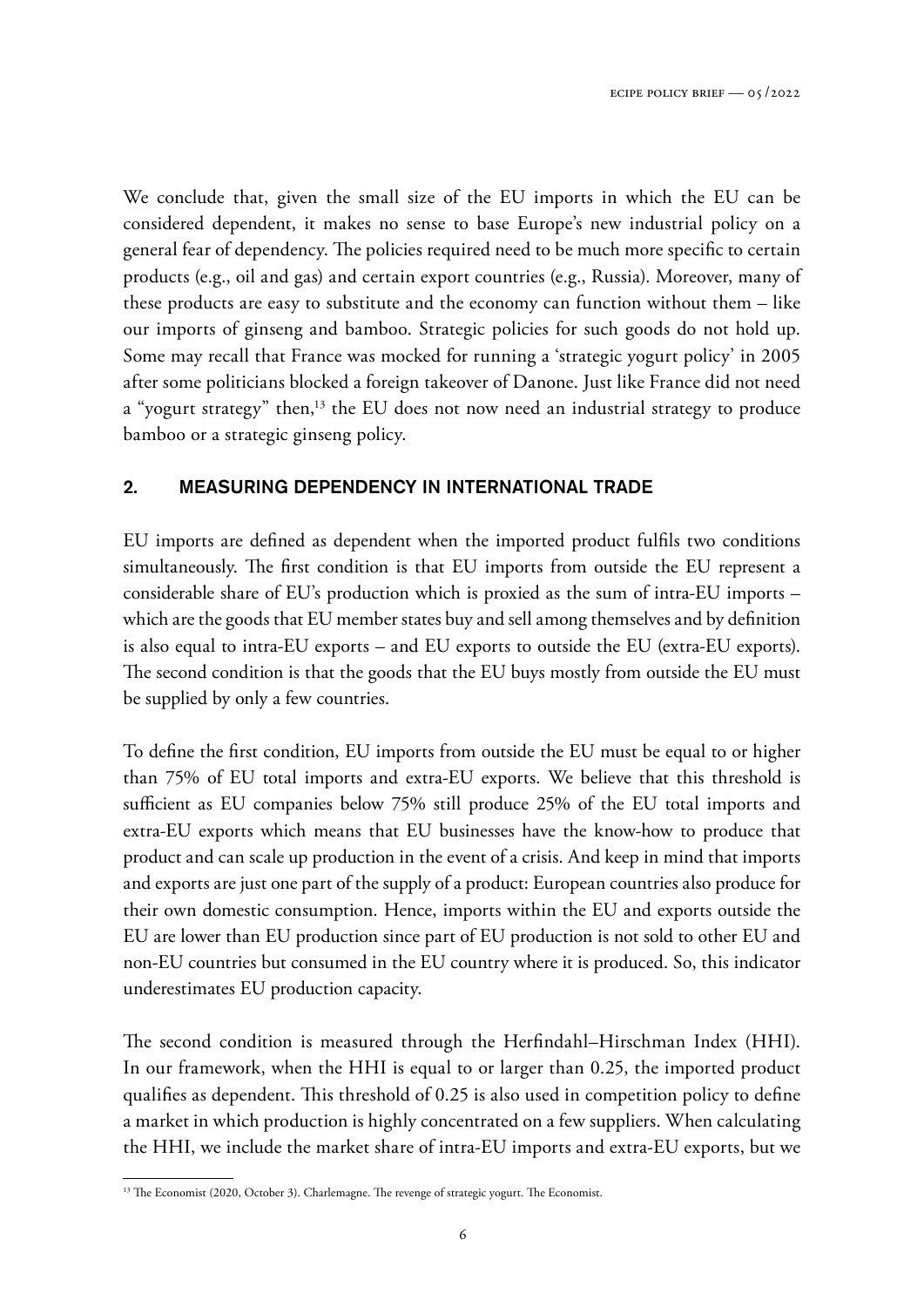only sum the square of the market share in EU total imports and extra-EU exports of non-EU countries since we want to identify those products in which the EU is dependent on non-EU countries.

A similar analysis was done by the European Commission, and the results have been used to motivate a more muscular industrial policy. However, our analysis differs from the Commission in four important aspects. The first one is that we use a higher level of product disaggregation. Our analysis assesses dependency in close to 9,000<sup>14</sup> product categories while the European Commission focuses on 5,000 product categories<sup>15</sup>. The second difference is that we account for the EU production that is exported outside the EU directly in our two indicators by including extra-EU exports into the first and the second indicator. The third difference are the thresholds that define a product as dependent, and the indicators used to measure trade dependency. Our first indicator (the value of EU total imports and extra-EU exports coming from outside the EU) is set at 75% while the European Commission uses a threshold of 50% and excludes the EU production that is exported outside the EU. Our second indicator, the HHI, is a proxy for market concentration and uses a threshold of 0.25 when the European Commission used a threshold of 0.4 and does not consider intra-EU imports and extra-EU exports in its calculation of the HHI. The fourth difference is that we use two indicators while the European Commission uses an additional indicator for a product to qualify as dependent. We believe this additional indicator – which defines a product as dependent when EU exports are lower than EU imports – is problematic for two reasons. First, given the aggregation in trade statistics, there are different types of products included in each product category<sup>16</sup>. As a result, the imported and exported products within one product category are not necessarily the same products. The second reason is that, conceptually, we disagree with the idea that there is a problematic dependence just because EU imports are greater than EU exports.

Our indicators borrow from a conceptual framework developed in a previous study by one of the authors of this policy brief.<sup>17</sup> In that study, dependency was divided into four quadrants along two indicators: the share of EU total imports coming from outside the EU and the HHI, for which corresponding thresholds were 75% and 0.25. We have updated this framework by adding extra-EU exports to both indicators so the EU production that is exported outside the EU is considered. Figure 2 visualises the model. In quadrant one, we include those goods with

<sup>&</sup>lt;sup>14</sup> Product codes of confidential trade were excluded from the study.

<sup>&</sup>lt;sup>15</sup> European Commission (2021). Strategic dependencies and capacities. Commission Staff Working Document. Retrieved from [https://ec.eu](https://ec.europa.eu/info/sites/default/files/swd-strategic-dependencies-capacities_en.pdf)[ropa.eu/info/sites/default/files/swd-strategic-dependencies-capacities\\_en.pdf](https://ec.europa.eu/info/sites/default/files/swd-strategic-dependencies-capacities_en.pdf)

<sup>16</sup> Cernat, L. (2014). Towards "trade policy analysis 2.0": From national comparative advantage to firm-level trade data. VoxEU. Retrieved from <https://voxeu.org/article/towards-trade-policy-analysis-20>

<sup>&</sup>lt;sup>17</sup> Guinea, O., & Espés, A. (2021). International EU27 pharmaceutical production, trade, dependencies and vulnerabilities: a factual analysis. Report, ECIPE.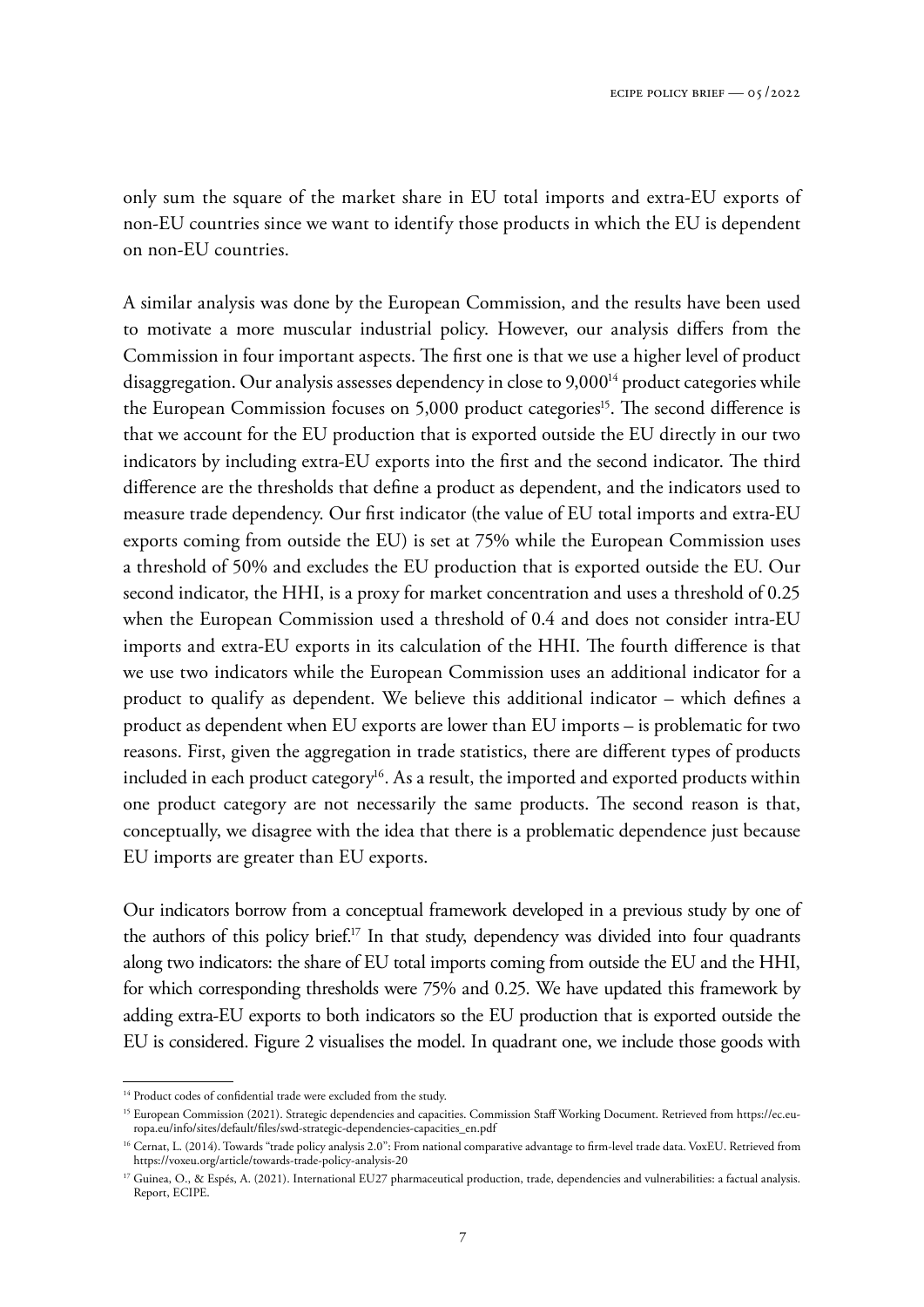high extra-EU imports and high concentration of suppliers. In quadrant two, we include goods with low or moderate extra-EU imports and high concentration of suppliers. In quadrant three, we include goods with low or moderate extra-EU imports and low concentration of suppliers. Finally, in quadrant four, we include goods with high extra-EU imports and low concentration of suppliers. To summarise, quadrant one includes goods that qualify as trade dependent while quadrant three includes goods where the EU has low dependency. Goods in quadrant two and four have limited dependency because EU imports from outside the EU are relatively low or because the EU has a large pool of external suppliers from which to buy the imported goods.



#### FIGURE 2: IMPORT DEPENDENCY CONCEPTUAL FRAMEWORK

#### 3. CALCULATING THE EU TRADE DEPENDENCY

We gather more than 124,000 observations of EU imports and exports from close to 9,000 product categories in 2020 to assess in which products the EU is dependent on other countries. In that year, the EU imported a total of  $64.3$  trillion<sup>18</sup>, 38% was imported from outside the EU (i.e. extra-EU imports) and 62% was imported from within the EU (intra-EU imports), and exported a total of  $\epsilon$ 4.5 trillion. The result of our analysis is presented in Figure 3.

<sup>&</sup>lt;sup>18</sup> This is the trade value after excluding product codes with confidential trade values.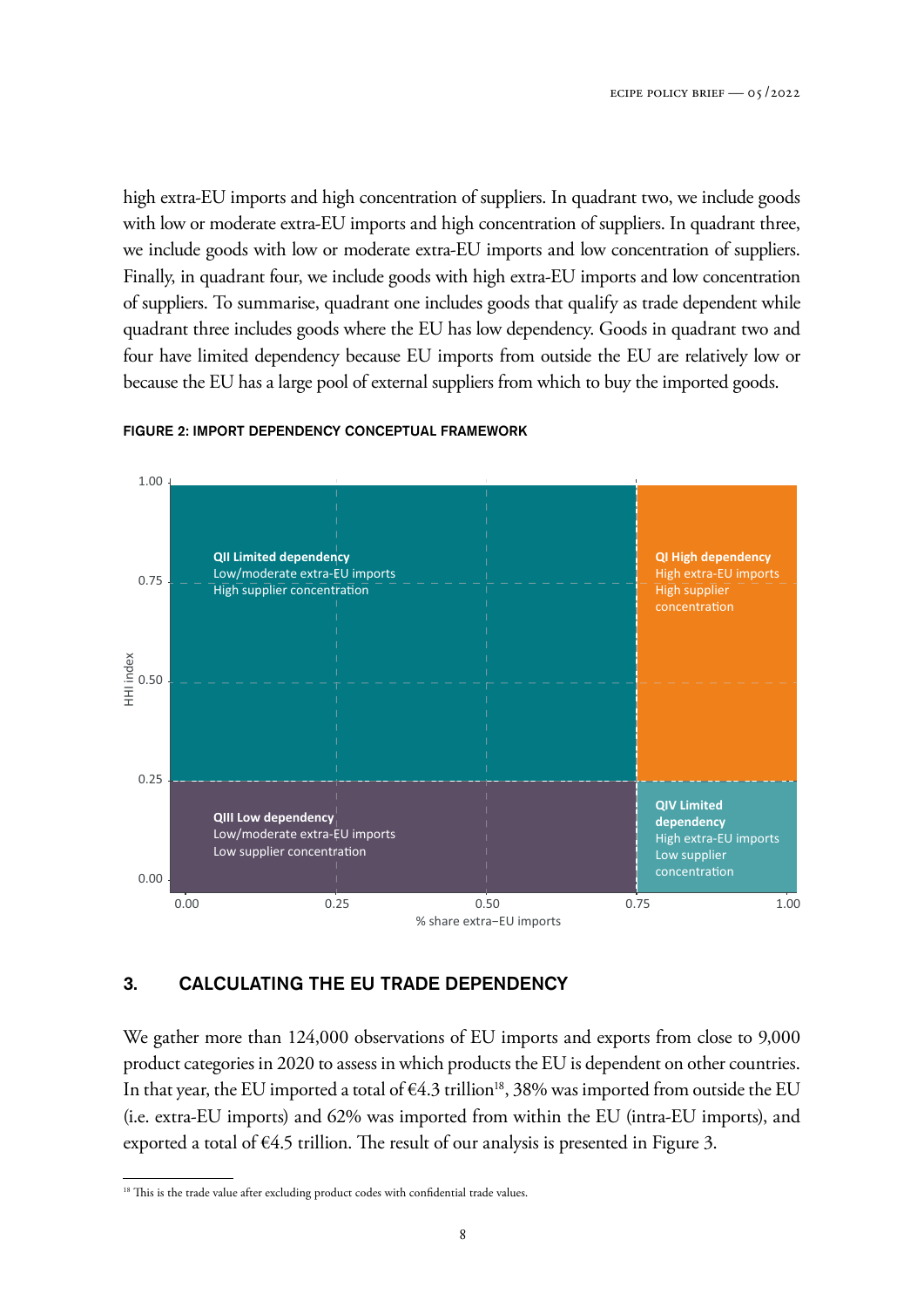Figure 3 shows that 233 products representing 1.2% ( $\epsilon$ 50 billion)<sup>19</sup> of EU total import values can be defined as dependent in our framework (quadrant one)<sup>20</sup>. Table 1 in the Annex lists all the 233 products, their import values, and main supplying country to the EU. The graphical representation of the analysis also provides additional transparency as to what would happen if we changed the thresholds that define a product as dependent. For instance, if our first indicator (the share of EU total imports and extra-EU exports coming from outside the EU) changes from 75% to 50%, the number of products deemed as dependent will increase from 233 to 461 representing 2% of EU total import values.

Similarly, there were 8,454 products with import values worth  $\epsilon$ 1.4 trillion in quadrant three where the share of EU imports of the products was below 75% and the HHI index was also under 0.25. These represent 33% of the EU's total imports in value<sup>21</sup>. In quadrant two, where the share is less than 75% and HHI is greater than 0.25, there were 228 products representing 0.8% of EU total value of imports. Finally, in quadrant four, with the share of EU imports greater than 75% and HHI less than 0.25, there were 70 products worth 3.9% of EU total value of imports.

<sup>&</sup>lt;sup>19</sup> As a comparison the European Commission found that the EU can be considered highly dependent on 137 products that represent 6% of extra-EU import value of goods. Source: European Commission (2021). Strategic dependencies and capacities. Commission Staff Working Document. The import value of our 233 products falling in our category of dependency is equal to €50 billion which represents 2.9% of extra-EU imports ( $\epsilon$ 1,710 billion).

<sup>&</sup>lt;sup>20</sup> An early analysis of this question was published for the op-ed. Guinea, O., Pérez del Puerto, I. (2022, January 17). The phantom menace that threatens European trade. El País. The calculations for that article were based on a methodology that has been updated for this paper and the numbers have changed.

<sup>&</sup>lt;sup>21</sup> We present our results as a percentage of EU total imports and extra-EU exports which is equal to the sum of imports from within the EU (intra-EU imports), imports from outside the EU (extra-EU imports), and exports to countries outside the EU. The value of each quadrant as a percentage of extra-EU imports is the following: QI (3%); QII (2%); QIII (85%); QIV (10%).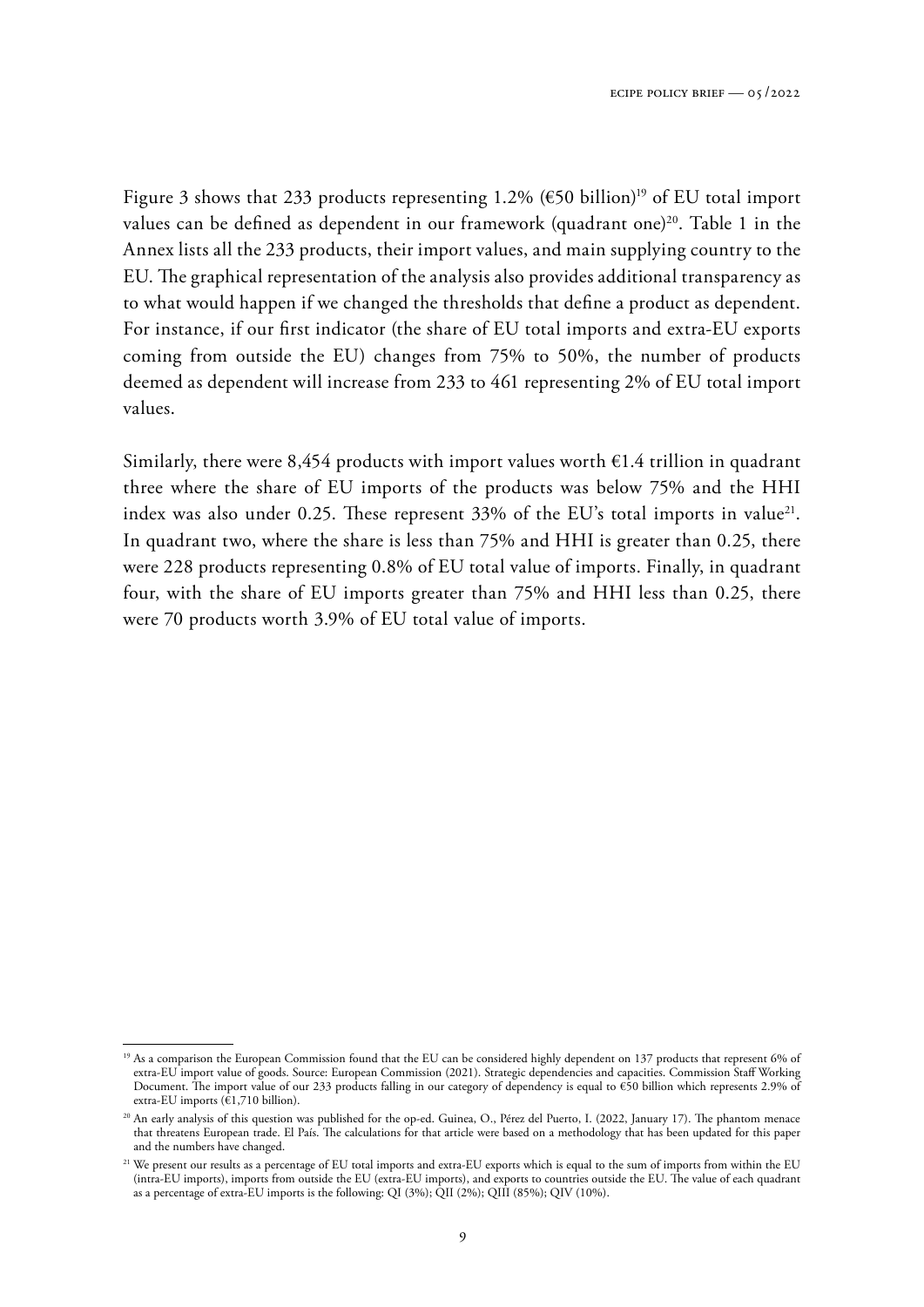

#### FIGURE 3: EU IMPORT DEPENDENCY (2020)

Source: Eurostat, COMEXT, authors' calculations.

If we focus our attention on quadrant one which shows the products where the EU is dependent on other countries, Figure 4 shows that some of these products are not critical to the EU economy, either because they can be easily substituted or because the economy can operate without them. These are, for example, agriculture and beverages, textiles<sup>22</sup>, plastic and wood products, and a mix of manufacturing products like artificial flowers, wigs, or watches. In other cases, like minerals, fuels, or some spirits, products qualify as dependent because they are only extracted – and imported – from certain geographical areas. Other goods belonging to the manufacturing and the chemical and pharmaceutical industry such as insulin and liquid crystal could be more difficult to replace. As can be seen in Figure 4, minerals and fuels, chemical and pharmaceuticals, and machinery and vehicles represent 34% of the product categories and the same percentage in value of extra EU imports from the 233 product categories defined as dependent.

<sup>&</sup>lt;sup>22</sup> The Textiles, Plastics, and Wood sector includes two product categories: Cotton Gauze – 58030010; and Single-use gowns made up of nonwovens, of a kind used by patients or surgeons during surgical procedures – 62101092 which can be vital products in case of medical emergency.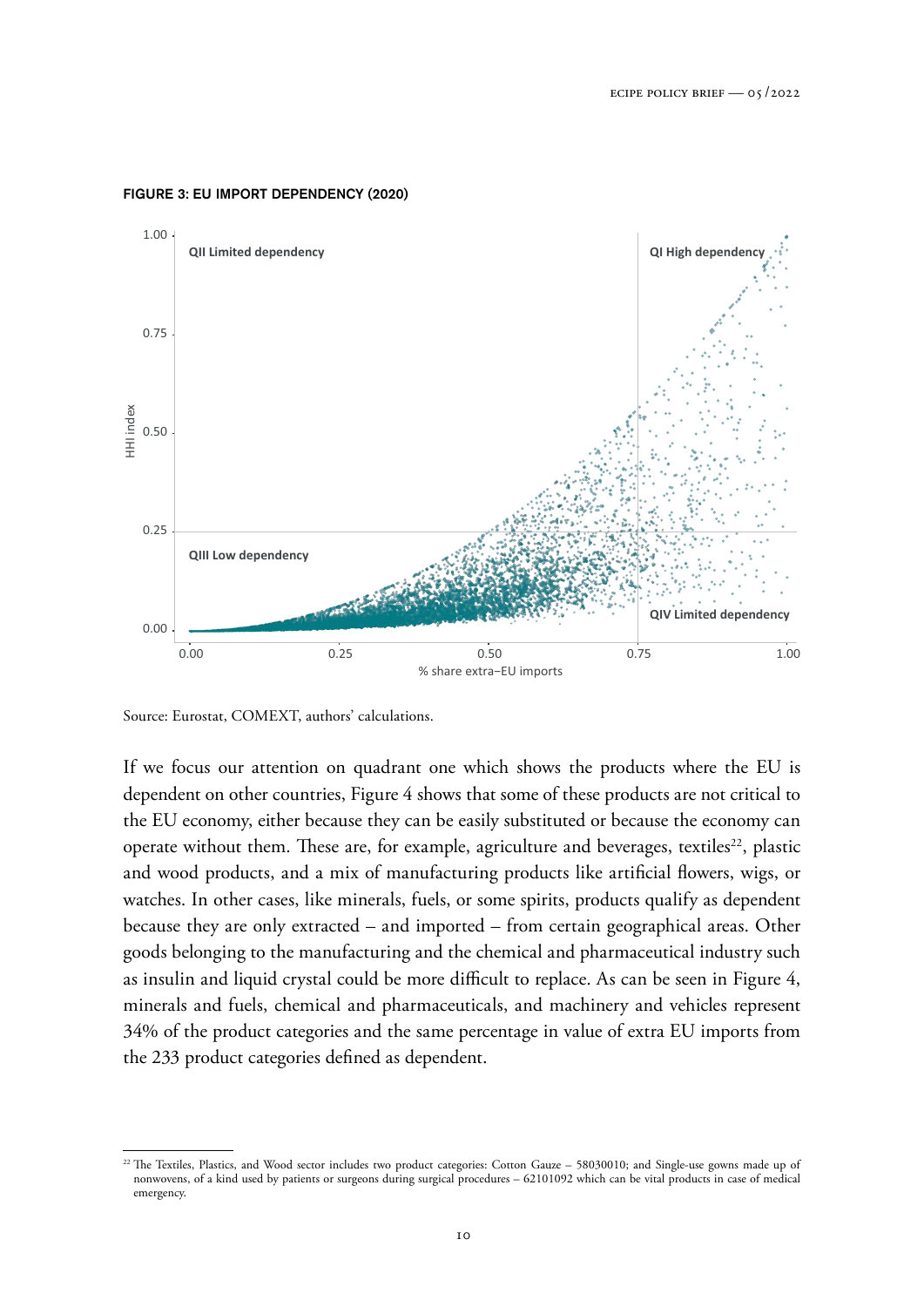

#### FIGURE 4: EU IMPORTS OF DEPENDENT PRODUCTS (QI) IN 2020 BY ECONOMIC SECTOR<sup>23</sup>

Source: Eurostat, COMEXT, authors' calculations.

Figure 5 and Figure 6 show the largest suppliers of these 233 product categories in terms of the share of import values and the share of product categories. The most important countries behind these 233 products were China (51 products valued at €23.4 billion), Russia (10 products valued at €7.9 billion), and the United States (30 products valued at  $\epsilon$ 3.5 billion). The EU is also dependent on the imports of certain products from Switzerland, the United Kingdom, Indonesia, Morocco, Philippines, India, South Korea, Malaysia, Turkey, Canada, and Guinea. As mentioned, Table 1 in the Annex includes the full list of the 233 product categories and the country name of the most important supplier for each product category.

<sup>&</sup>lt;sup>23</sup> The product categories in Annex Table 1 were aggregated into seven economic sectors. The product categories belonging to each economic sector started with the following two digits: Agriculture and Beverages – 01, 02, 03, 04, 07, 08, 09, 10, 12, 14, 15, 16, 20, 22, 23; Mineral and Fuels – 25, 26, 27; Chemicals and Pharmaceuticals – 28, 29, 30, 32, 33, 37, 38; Textiles, Plastics, and Wood – 39, 40, 41, 43, 44, 46, 47, 50, 51, 52, 53, 54, 55, 58, 62, 63; Misc. Manufactured Articles – 65, 67, 91, 92; Stone, Glass, and Metals – 68, 70, 71, 72, 79, 81; Machinery and Vehicles – 84, 85, 87, 90.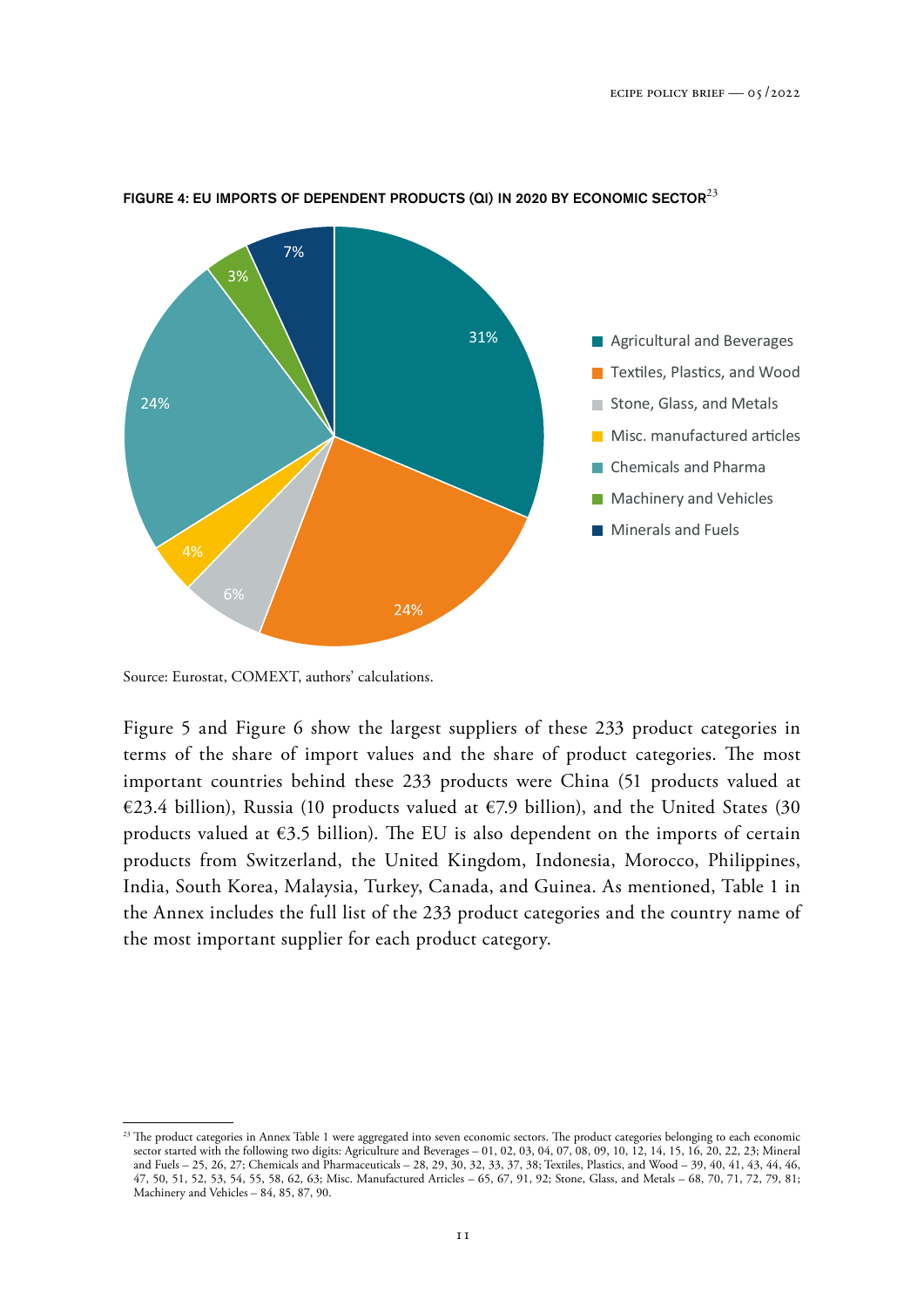

#### FIGURE 5: SHARE OF EU IMPORTS VALUE OF DEPENDENT PRODUCTS (QI) IN 2020 BY COUNTRY

Source: Eurostat, COMEXT, authors' calculations.

#### FIGURE 6: SHARE OF NUMBER OF EU DEPENDENT PRODUCTS (QI) IN 2020 BY COUNTRY



Source: Eurostat, COMEXT, authors' calculations.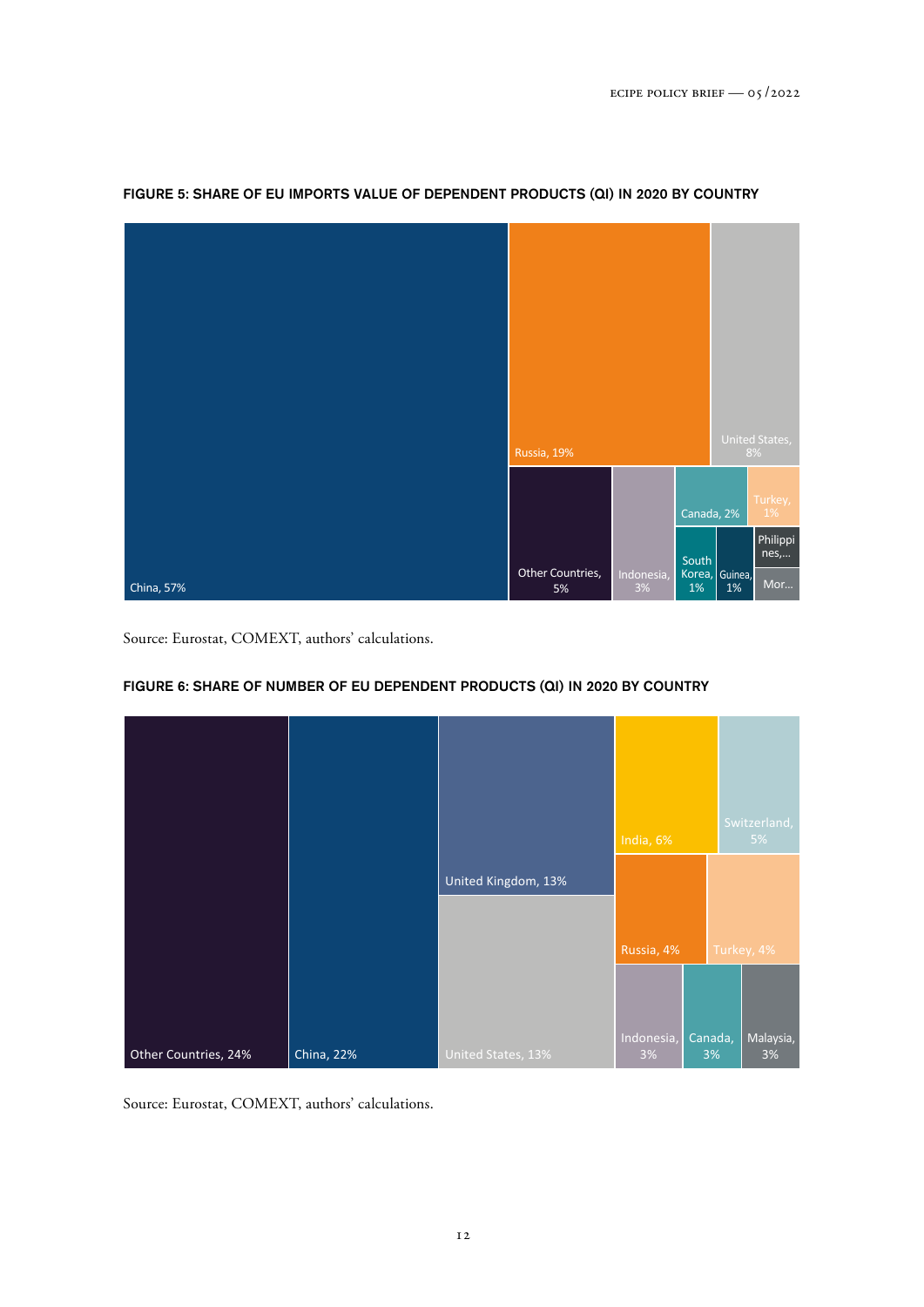China stands out for two reasons. Firstly, China is the largest source of goods on which the EU is dependent. Secondly, according to some analysts<sup>24</sup>, China is willing to utilise its dominant position in the production of certain goods, as well as the size of its economy, to reach its political goals<sup>25</sup>. The actions taken by the Chinese Government against Lithuania as a response to the strengthening of diplomatic ties between Lithuania and Taiwan are a good example<sup>26</sup> .

Nonetheless, the threat of the Asian giant is also relative. As mentioned, the EU is dependent on the production of goods coming from China in 51 product categories that represent 0.5% of EU total imports. Table 2 in the Annex presents these 51 products in more detail. The table includes many agricultural goods like bamboo and ginseng as well as textiles such as silk, that can hardly be considered vital for the European economy. At the same time, the EU is also dependent on Chinese chemicals and pharmaceutical ingredients, rare earths like scandium and some machinery that could impact the European economy to a greater extent. Still, these are only 18 product categories, equal to  $\epsilon$ 1 billion and representing 0.02% of EU total imports.

Russia also stands out as one of the main countries in which the EU is dependent for some products. In numbers, the EU depends on Russia for the supply of 10 products, 4% of the 233 product categories, but 19% in terms of the import value of these 233 products. These products are mostly gas and fuels<sup>27</sup>. The dependency on gas and fuels from Russia is now at the centre of discussions about sanctions against Russia. The EU has been unable to impose heavier sanctions on Russia's main export and source of income – oil and gas – because of its dependency on Russia for these products. On the other hand, Russia has also nurtured strategic dependencies from the EU. In a recent analysis by ECIPE<sup>28</sup>, it was found that in 2020, there were 1,716 product categories (out of 4,385) with a value of  $\epsilon$ 57 billion (28% of Russian total imports) for which at least half of Russia's imports came from the EU and the US.

<sup>&</sup>lt;sup>24</sup> Hackenbroich, J. (2021). Chinese sanctions: How to confront coercion and avoid a squeeze on Europe II. European Council on Foreign Relations. Retrieved from <https://ecfr.eu/article/chinese-sanctions-how-to-confront-coercion-and-avoid-a-squeeze-on-europe-ii/>

<sup>&</sup>lt;sup>25</sup> Other countries apart from China have used coercion to impose their political views. For instance, United States sanctions on Iran have impacted EU companies. However, the United States and other economies in Figure 3 and 4 like the United Kingdom, are market economies that follow similar principles to the EU economy, where the separation of political and economic power takes precedence.

<sup>26</sup> Moens, B., Leali, G. (2022, January 13). EU resorts to bluff in its trade conflict with China. Politico, Retrieved from [https://www.politico.](https://www.politico.eu/article/eu-capitals-play-game-of-bluff-poker-about-quick-anti-china-action/) [eu/article/eu-capitals-play-game-of-bluff-poker-about-quick-anti-china-action/](https://www.politico.eu/article/eu-capitals-play-game-of-bluff-poker-about-quick-anti-china-action/)

<sup>&</sup>lt;sup>27</sup> These product codes are: 27101931 Gas oils of petroleum or bituminous minerals for undergoing a specific process; and 27101951 Fuel oils of petroleum or bituminous minerals for undergoing a specific process.

<sup>28</sup> Erixon, F., Guinea, O., Sharma, V., Montero, R.Z., (2022, March). Russia Import Dependency Problem. ECIPE. Retrieved from: [https://](https://ecipe.org/blog/russia-import-dependency-problem/) [ecipe.org/blog/russia-import-dependency-problem/](https://ecipe.org/blog/russia-import-dependency-problem/)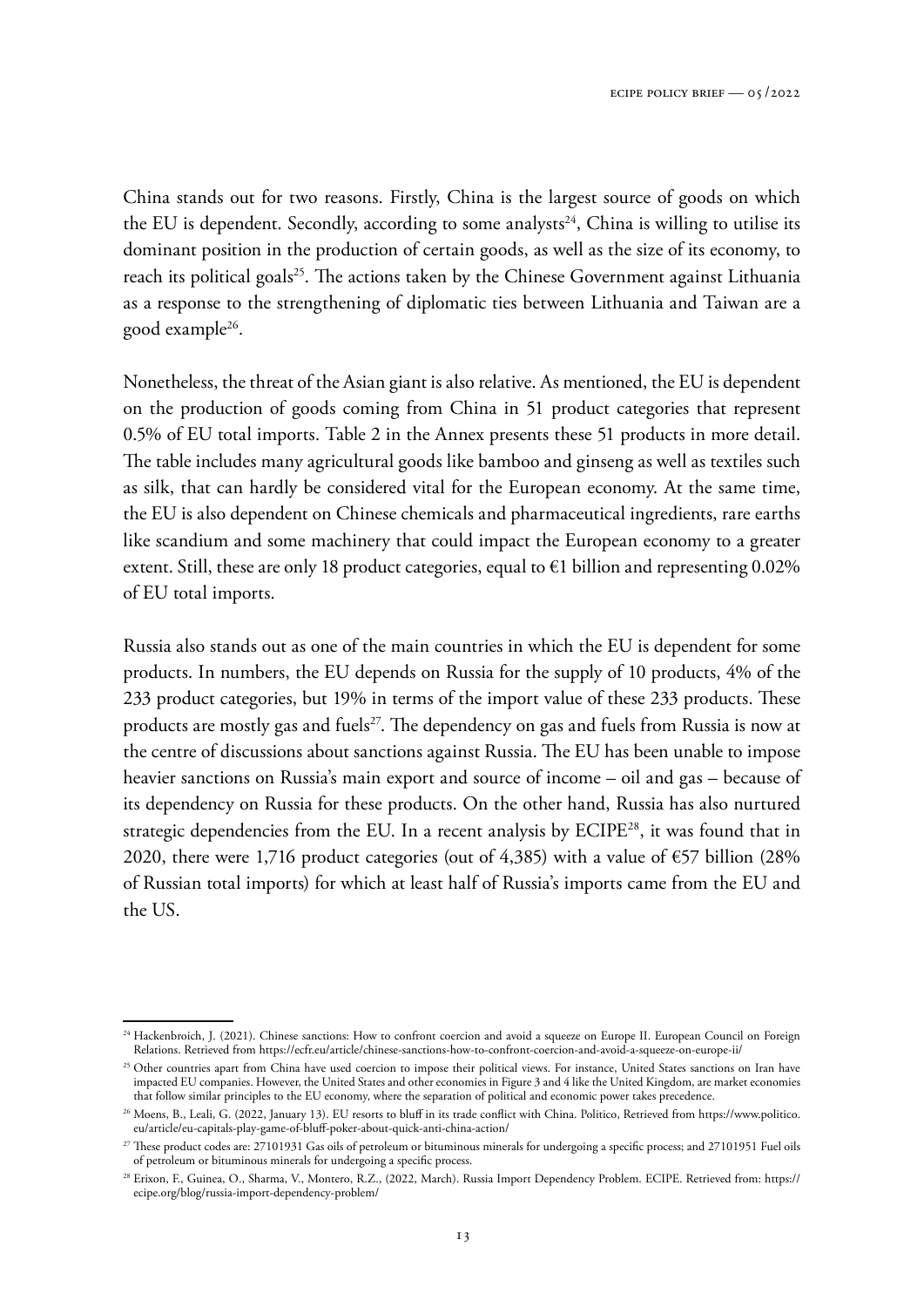#### 4. LOWERING EU TRADE DEPENDENCY

Our analysis shows that EU import dependency on non-EU countries may not be as large as expected. The value of imported goods defined as dependent was  $\epsilon$ 50 billion or 1.2% of EU total imports. Moreover, these 233 product categories include many different kinds of products – not all vital for the EU economy – from different trade partners – not all of them unreliable partners. However, big or small, there are some products in which the EU is dependent on other countries for critical supply chains to work. To lower trade dependency with third countries, the EU has some policy options as suggested below:

- 1. EU businesses and governments can choose to build inventories of the dependent products, so that they do not face shortages in times of crisis. This option, however, requires a turnaround of the stock for perishable products. In the long-term, even non-perishable products need to be replaced and this replacement needs to be done progressively to avoid creating the spikes in demand that the inventory aims to prevent. Stocks can soften the blow and reduce the likelihood of shortages but are unlikely to make up for the sudden increase in demand as a result of a shock. Finland, which had built up stocks of medical goods over the years<sup>29</sup>, still saw its imports of protective garments increase by 18% in 2020 as compared to the year before.
- 2. The EU and EU member states could incentivise businesses to produce the dependent products within the EU. However, as it is the case with the new European Chips Act, subsidised domestic production is costly, both directly in terms of the funds spent on the subsidy and indirectly as it absorbs capital and labour from other sectors where the EU is more competitive<sup>30</sup>. Moreover, subsidising domestic production may not make the EU more resilient to shortages. Replicating the supply chain of any product is a very complex and expensive enterprise<sup>31</sup>. The EU can subsidise parts of the supply chain. As a result of these subsidies, the proportion of a product that is produced within the EU will increase, but the risks of shortages will not disappear; they will be in other parts of the supply chain.

<sup>29</sup> Anderson, C., Pryser, H. (2020, April 5). Finland, 'Prepper Nation of the Nordics,' Isn't Worried About Masks. The New York Times, Retrieved from:<https://www.nytimes.com/2020/04/05/world/europe/coronavirus-finland-masks.html>

<sup>30</sup> Guinea, O., & Espés, A. (2021). International EU27 pharmaceutical production, trade, dependencies and vulnerabilities: a factual analysis. Report, ECIPE.

<sup>31</sup> For instance, self-sufficiency in ventilators, used to treat COVID-19 patients in intensive care, would require reproducing the supply chain of 621 crucial components. Another example, the European Commission has estimated that self-sufficiency in microchips would cost between  $€240$  and  $€320$  billion.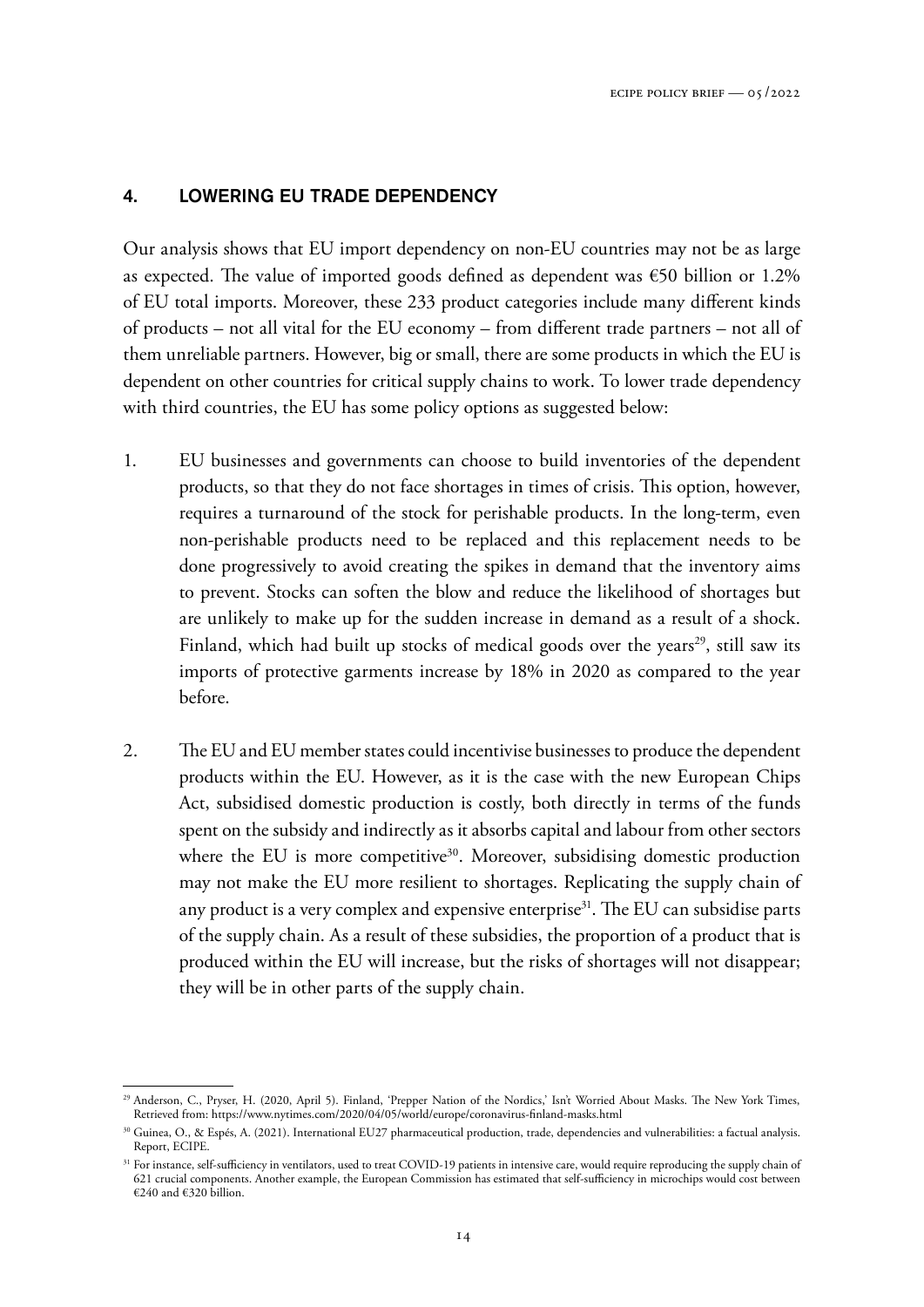Critical knowledge of the EU production capacity is of essence as the EU may already have sufficient production capacity to compensate for sudden shortages of a particular product. COVID-19 medical goods are a good example. There was no COVID-19 related product where the EU had less than a 20% market share, which means that, as stated by former German Chancellor Angela Merkel, there is already a "pillar of domestic production"<sup>32</sup>. The knowhow exists, and it is possible to ramp up production if other countries were to cut the EU off. <sup>33</sup>

3. The EU could lower its dependency by buying the products in which the EU is dependent from other countries. This is the current strategy for reducing the dependence on Russian hydrocarbons. International trade already provides a muchneeded diversification from the EU's own internal market. Import diversification increases across all EU member states when imports from outside the EU are taken into account<sup>34</sup>. Further diversification of non-EU suppliers could reduce trade dependency, so products are pushed from quadrant one (high extra-EU imports and high concentration of suppliers) into quadrant four (high extra-EU imports and low concentration of suppliers) of our framework.

 Table 1<sup>35</sup> below presents the products in which the EU depends on China that belong to chemicals and pharmaceuticals, machinery and vehicles, and minerals and fuels. The table shows EU imports from China and the available global exports once EU imports from China and current EU imports from other countries are considered. It also includes extra-EU exports in these products, which represents production that could be diverted to the EU internal market in case of need. From the 13<sup>36</sup> product categories, there were only five for which the available global exports were lower than the amounts that the EU already imports from China. These products include certain chemicals and medicines, as well as some bicycle parts and fireworks. Yet, EU businesses can still tap into the remaining global exports to lower dependency from China. At the same time, for all the products, the EU exports some amount to non-EU countries. For chemicals such as amino acids and perchlorates, the EU exports larger quantities than those imported from China.

<sup>&</sup>lt;sup>32</sup> Statement by Federal Chancellor Merkel, Office of the German Federal Government, 6 April, 2020, [https://www.bundesregierung.de/](https://www.bundesregierung.de/breg-de/themen/coronavirus/statement-by-federal-chancellor-merkel-1739724) [breg-de/themen/coronavirus/statement-by-federal-chancellor-merkel-1739724](https://www.bundesregierung.de/breg-de/themen/coronavirus/statement-by-federal-chancellor-merkel-1739724)

<sup>33</sup> Guinea, O., & Forsthuber, F. (2020). Globalization Comes to the Rescue: How Dependency Makes us More Resilient. Report, ECIPE, Brussels, occ. paper 6/2020, 18p.

<sup>&</sup>lt;sup>34</sup> Guinea, O., & Forsthuber, F. (2020). Globalization Comes to the Rescue: How Dependency Makes us More Resilient. Report, ECIPE, Brussels, occ. paper 6/2020, 18p.

<sup>&</sup>lt;sup>35</sup> This analysis was done using a higher level of aggregation (six digits). UN COMTRADE presents the data in US\$. This data has been converted to Euros using the average Euro-US\$ exchange rate for 2020. The higher level of aggregation and the exchange rate modification means that the import values in Table 1 and in Table 2 in the Annex do not coincide.

<sup>&</sup>lt;sup>36</sup> The product categories decrease from 18 to 13 when aggregated to the HS6 level in WITS.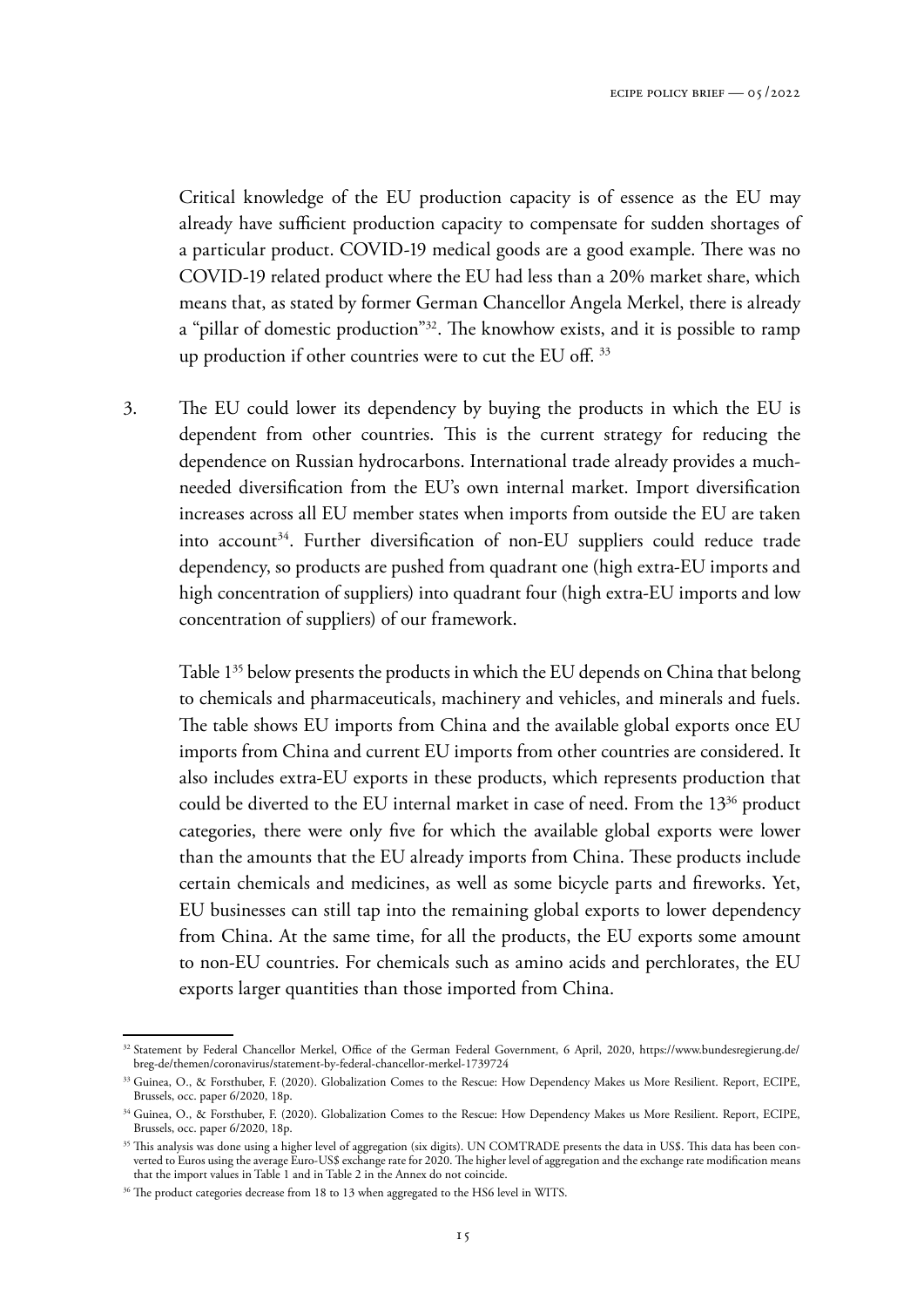For the other products, there is enough production capacity that is not sold to the EU already to make up for all EU imports from China. In products like scandium, a rare earth, or liquid crystal used in the production of screen for electronic devices, China is the main world exporter but there is availability of global exports for EU businesses to diversify their sources of supply. Moreover, Table 1 shows a static picture based on past trade patterns, but products in demand could be produced in new locations. Current dependencies are not necessarily the future ones as companies can build new production lines to serve demand of products produced in few places. For instance, Elkem, a Norwegian company, plans to build Europe's first graphite factory in Heroya, Norway<sup>37</sup>. In the semiconductor industry, where the EU plans to subsidise domestic production, just in 2022, Taiwan Semiconductor Manufacturing Company (TSMC) will spend \$44 billion on new capacity and Intel plans to invest  $$28 billion<sup>38</sup>$ .

| Economic<br>sector        | <b>Product</b><br>code<br>(HS6) | <b>Product description</b>                           | <b>EU</b> imports<br>from China<br>euro)<br>million) | <b>Available</b><br>global<br>exports (euro<br>million) | Available pro-<br>duction capacity<br>from extra-EU<br>exports<br>(euro, million) |
|---------------------------|---------------------------------|------------------------------------------------------|------------------------------------------------------|---------------------------------------------------------|-----------------------------------------------------------------------------------|
| Machinery<br>and Vehicles | 901380                          | Optical devices                                      | 2727                                                 | 6806                                                    | 213                                                                               |
| Chemicals<br>and Pharma   | 293399                          | Phenol                                               | 666                                                  | 3279                                                    | 2976                                                                              |
| Machinery<br>and Vehicles | 871491                          | Cycles                                               | 601                                                  | 207                                                     | 52                                                                                |
| Chemicals<br>and Pharma   | 293499                          | Nucleic acids and their salts                        | 557                                                  | 2931                                                    | 6799                                                                              |
| Chemicals<br>and Pharma   | 293319                          | Phenylbutazone                                       | 161                                                  | 486                                                     | 736                                                                               |
| Chemicals<br>and Pharma   | 294140                          | Antibiotics; chloramphenicol<br>and its derivatives  | 33                                                   | 4                                                       | $\overline{4}$                                                                    |
| Minerals and<br>Fuels     | 251320                          | Emery                                                | 11                                                   | 76                                                      | 3                                                                                 |
| Chemicals<br>and Pharma   | 280519                          | Alkali or alkali-earth metals<br>(strontium, barium) | 9                                                    | 32                                                      | 19                                                                                |
| Chemicals<br>and Pharma   | 280530                          | Earth metals (scandium)                              | 6                                                    | 61                                                      | 1                                                                                 |
| Chemicals<br>and Pharma   | 293352                          | Heterocyclic compounds                               | 5                                                    | 1.9                                                     | 0.49                                                                              |

#### TABLE 1: EU IMPORTS FROM CHINA AND AVAILABLE GLOBAL EXPORTS (2020)

<sup>&</sup>lt;sup>37</sup> Peel, M., Sanderson, H. (2020, August 31). EU sounds alarm on critical raw materials shortages. The Financial Times. Retrieved from: [https://www.ft.com/content/8f153358-810e-42b3-a529-a5a6d0f2077f](https://www.ft.com/content/8f153358-810e-42b3-a529-a5a6d0f2077f ) 

<sup>38</sup> The Economist (2022, January 29). Chipmaking. Party on. The Economist.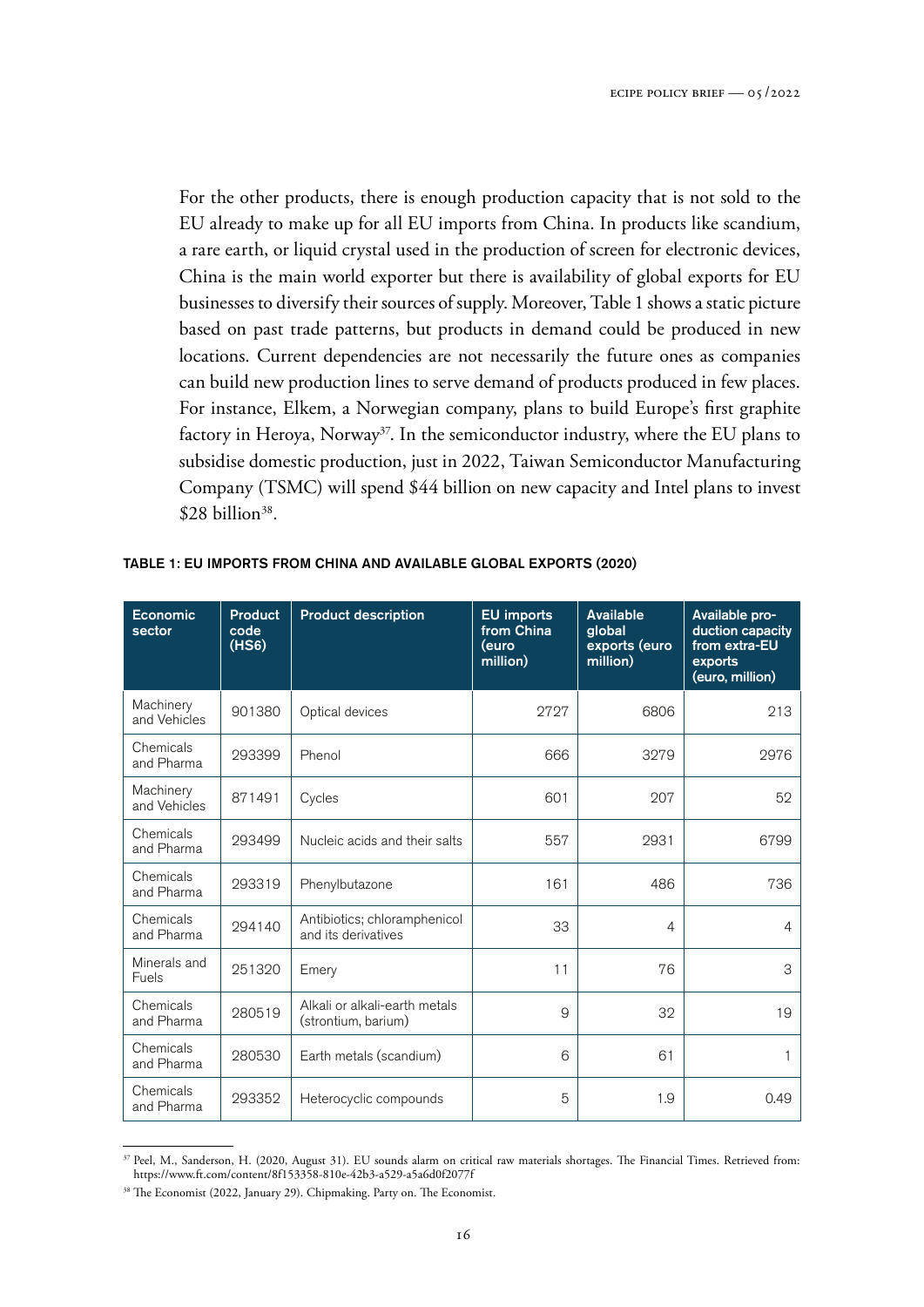| <b>Economic</b><br>sector | <b>Product</b><br>code<br>(HS6) | <b>Product description</b>                         | <b>EU</b> imports<br>from China<br>(euro<br>million) | Available<br>global<br>exports (euro<br>million) | Available pro-<br>duction capacity<br>from extra-EU<br>exports<br>(euro, million) |
|---------------------------|---------------------------------|----------------------------------------------------|------------------------------------------------------|--------------------------------------------------|-----------------------------------------------------------------------------------|
| Chemicals<br>and Pharma   | 292243                          | Amino-acids                                        | 3                                                    | 0.7                                              | 0.04                                                                              |
| Chemicals<br>and Pharma   | 282990                          | Perchlorates; bromates and<br>perbromates; iodates | 1.8                                                  | 50                                               | 17                                                                                |
| Chemicals<br>and Pharma   | 292024                          | Esters                                             | 0.6                                                  | 0.1                                              | 4                                                                                 |

Source: UN COMTRADE, authors' calculations. Product descriptions have been shortened.

## 5. CONCLUSION

Fear of dependency supports the narrative behind the new push for a muscular EU industrial policy. It is true that the EU has strategic vulnerabilities, goods imported from only a few places, and which are not produced within the EU. However, out of close to 9,000 product categories<sup>39</sup>, there were only 233 for which this was the case. Many of these 233 products are easy to substitute and non-strategic. Focusing new industrial support on the 1.2% of EU total imports where there are some dependency risks simply does not make sense. The EU does not need an industrial policy for lobsters and bamboo. There is no need for a 'strategic ginseng policy'.

Stockpiling and subsidising domestic production are two policy options that the EU is pursuing to lower dependencies. Since 2020, many EU member states have built stocks of personal protective equipment to be used in case of shortages, and the EU has put forward a proposal for the European Chips Act that aims to double the production of semiconductors within the EU by 2030. Yet, the cheapest option to lower dependency is seldom discussed. Businesses can diversify their current sources of supply and the EU can carry out policies to support these actions. To encourage diversification and help swift adjustments, the EU can get rid of import tariffs and accept the regulatory processes of more countries. In the case of China, our analysis shows that EU businesses can tap into foreign production that is not currently imported into the EU to lower trade dependencies from China.

<sup>&</sup>lt;sup>39</sup> A higher level of granularity is needed to understand EU's dependency and to design policies that address EU's dependencies in a surgical way. The work that the EU is undertaking in updating its customs union should include the measurement of EU dependencies so the EU is capable of tracking EU dependencies across products over time and is aware of the geographical location of EU importers in case of a natural disaster or a political conflict.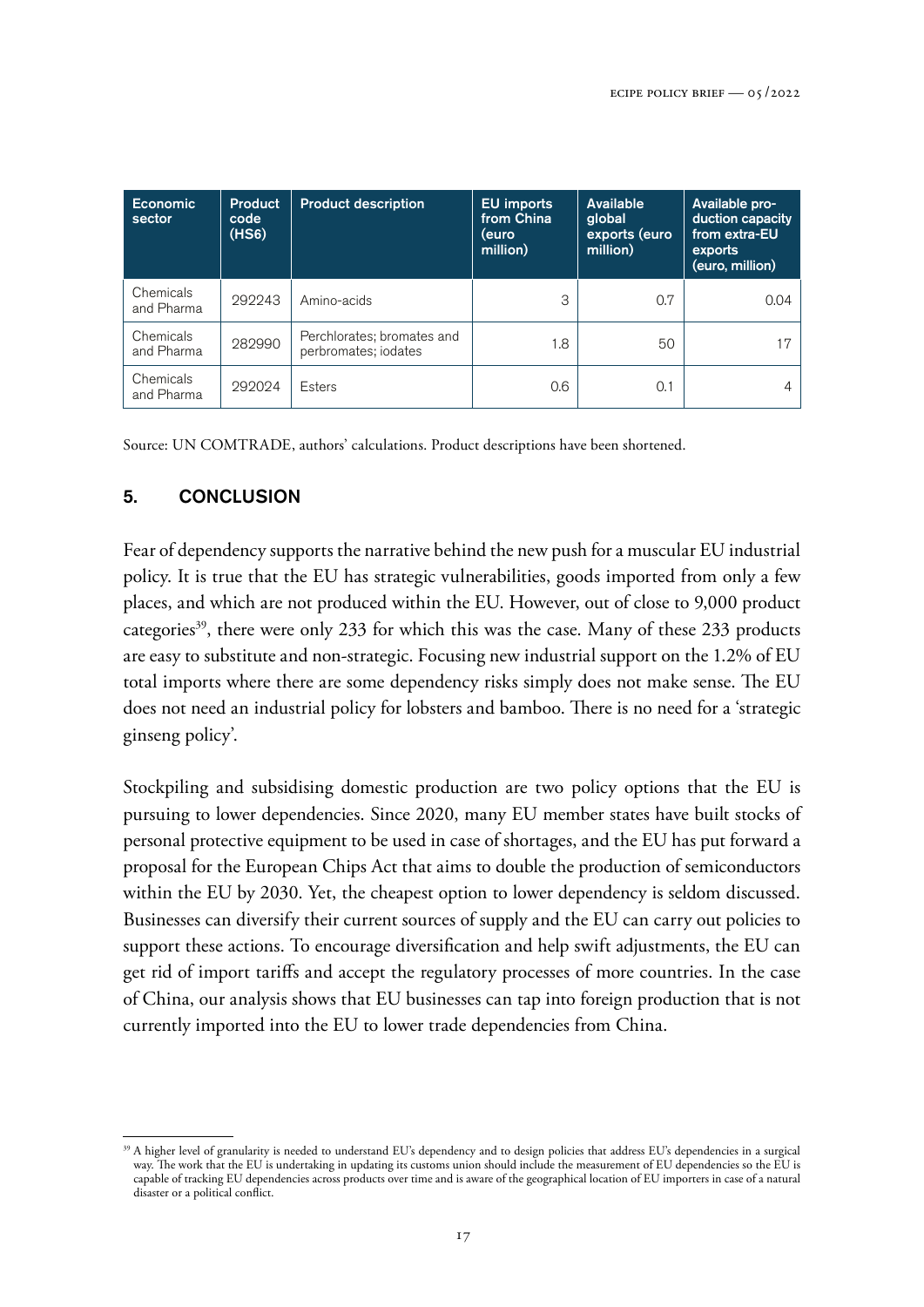The analysis of the data shows that import dependency is a political rather than an economic problem. In the past, troubling import dependencies have been accepted – like dependency on Russia's oil and gas – and policy changes required to create better conditions for domestic production – like allowing the mining of rare earths in Europe – have not been accepted. Most of the other product categories for which the EU is dependent can be substituted with other goods or bought from alternative suppliers. Semiconductors are a good example of the political nature of trade dependencies. The shortage of microchips comes as a result of production not being able to keep up with demand, and not because of a natural disaster that has choked supply chains in Asia. Subsidising EU production of semiconductors is a political decision, but it cannot be motivated by the fear of import dependency.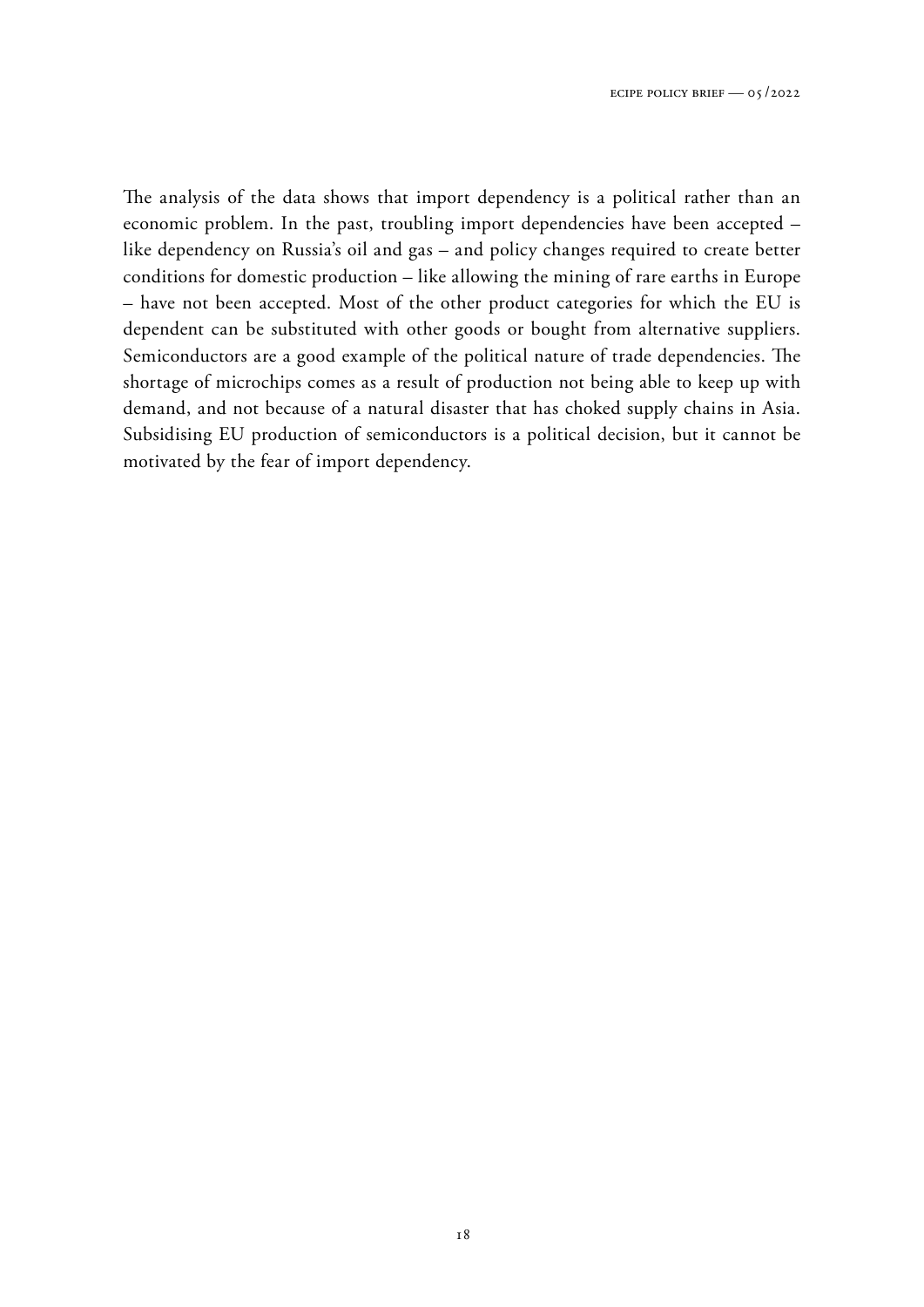## ANNEX

TABLE 1: LIST OF 233 PRODUCT CATEGORIES IN WHICH THE EU IS DEPENDENT FROM THE REST OF THE WORLD (2020)

| <b>Product description*</b>                 | <b>Product</b><br>Code | Value of extra-EU<br><i>imports</i><br>(euro, millions) | Largest<br><b>Supplier</b> |
|---------------------------------------------|------------------------|---------------------------------------------------------|----------------------------|
| Live mules                                  | 1019000                | 18                                                      | United Kingdom             |
| Live camels                                 | 1061300                | $\overline{2}$                                          | Canada                     |
| Frozen sheep                                | 2044230                | 84                                                      | New Zealand                |
| Frozen sheep legs                           | 2044250                | 59                                                      | New Zealand                |
| Fresh goat forequarters                     | 2045013                | 0.01                                                    | United Kingdom             |
| Meat of camels                              | 2086000                | 0.2                                                     | Australia                  |
| Fresh southern hake fish                    | 3025415                | 8                                                       | Chile                      |
| Frozen sockeye salmon fish                  | 3031100                | 79                                                      | <b>United States</b>       |
| Frozen carp                                 | 3032500                | 6                                                       | Myanmar                    |
| Frozen cod                                  | 3036390                | 55                                                      | <b>United States</b>       |
| Fresh fillets of rays and skates            | 3044800                | 0.4                                                     | United Kingdom             |
| Fresh meat of dogfish and catsharks         | 3045610                | 0.1                                                     | United Kingdom             |
| Frozen fillets of catfish                   | 3046200                | 103                                                     | Vietnam                    |
| Frozen fillets of Cape hake                 | 3047411                | 293                                                     | Namibia                    |
| Frozen fillets of hake                      | 3047419                | 77                                                      | <b>United States</b>       |
| Frozen fillets of Alaska pollack            | 3047500                | 759                                                     | China                      |
| Frozen surimi of Alaska pollack             | 3049410                | 78                                                      | <b>United States</b>       |
| Frozen meat of Alaska pollack               | 3049490                | 36                                                      | <b>United States</b>       |
| Frozen surimi of fish                       | 3049510                | 42                                                      | <b>United States</b>       |
| Frozen meat of picked dogfish and catsharks | 3049610                | $\mathfrak{D}$                                          | <b>United States</b>       |
| Frozen meat of herring                      | 3049923                | 74                                                      | Norway                     |
| Frozen meat of Ray's bream                  | 3049961                | 0.2                                                     | Namibia                    |
| Live lobsters                               | 3063210                | 134                                                     | Canada                     |
| Whole lobsters                              | 3069210                | 0.2                                                     | United Kingdom             |
| Mussels frozen                              | 3073290                | 20                                                      | New Zealand                |
| Cuttle fish frozen                          | 3074329                | 142                                                     | Morocco                    |
| Squid frozen                                | 3074331                | 170                                                     | Morocco                    |
| Jellyfish                                   | 3083080                | 0.1                                                     | China                      |
| Fromage fribourgeois                        | 4069018                | 34                                                      | Switzerland                |
| Artichokes                                  | 7108080                | 31                                                      | Egypt                      |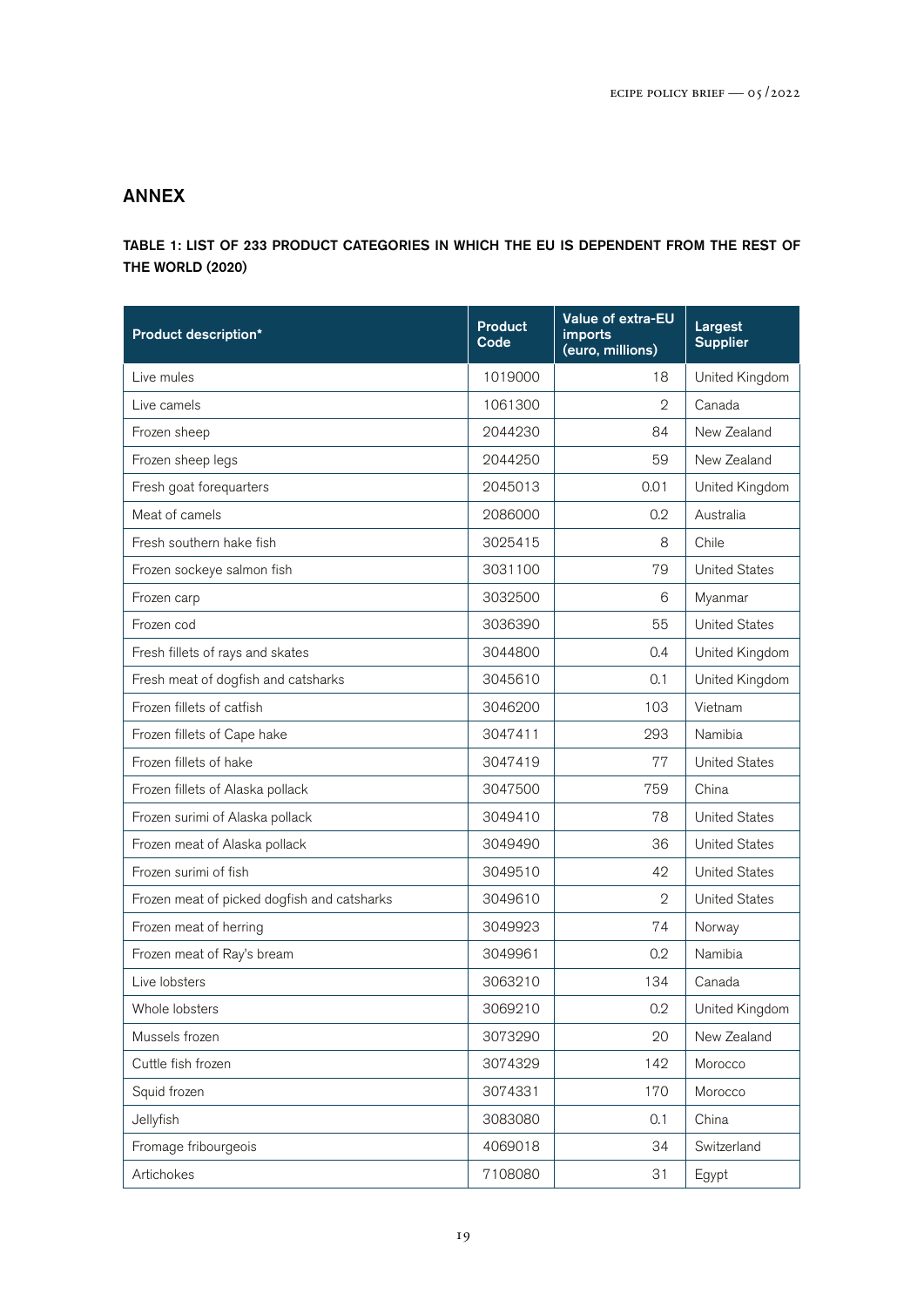| <b>Product description*</b>                       | <b>Product</b><br>Code | Value of extra-EU<br>imports<br>(euro, millions) | Largest<br><b>Supplier</b> |
|---------------------------------------------------|------------------------|--------------------------------------------------|----------------------------|
| Mushrooms and truffles                            | 7115900                | 36                                               | China                      |
| Capers                                            | 7119070                | 25                                               | Morocco                    |
| Fresh or dried pistachios                         | 8025100                | 672                                              | <b>United States</b>       |
| Kola nuts                                         | 8027000                | 1                                                | Ivory Coast                |
| Sultanas                                          | 8062030                | 309                                              | Turkey                     |
| Dried apricots                                    | 8131000                | 92                                               | Turkey                     |
| Dried fruit of Capsicum or Pimenta                | 9042190                | 100                                              | China                      |
| Cinnamon and cinnamon-tree flowers                | 9061900                | 30                                               | Indonesia                  |
| Mace                                              | 9082100                | 5                                                | Indonesia                  |
| Canary seed                                       | 10083000               | 26                                               | Canada                     |
| Fonio                                             | 10084000               | 0.1                                              | Guinea                     |
| Lupine seed                                       | 12092950               | 42                                               | Australia                  |
| Ginseng roots                                     | 12112000               | 8                                                | China                      |
| <b>Bamboos</b>                                    | 14011000               | 40                                               | China                      |
| Rattans                                           | 14012000               | 7                                                | China                      |
| Lard                                              | 15030011               | 1                                                | United Kingdom             |
| Crude palm oil                                    | 15111010               | 1560                                             | Indonesia                  |
| Crude coconut oil                                 | 15131110               | 87                                               | Indonesia                  |
| Crude coconut oil                                 | 15131199               | 348                                              | Philippines                |
| Crude palm kernel and babassu oil                 | 15132110               | 214                                              | Malaysia                   |
| Solid palm kernel and babassu oil fractions       | 15132919               | 69                                               | Malaysia                   |
| Castor oil                                        | 15153010               | 10                                               | India                      |
| Prepared or preserved anchovies                   | 16041950               | 1                                                | United Kingdom             |
| Mussels, prepared or preserved                    | 16055390               | 93                                               | Chile                      |
| Asparagus                                         | 20056000               | 174                                              | China                      |
| Pineapples, prepared or preserved > 1kg           | 20082011               | 1                                                | United Kingdom             |
| Pineapples, prepared or preserved < 1kg           | 20082031               | 0.3                                              | United Kingdom             |
| Grapefruit segments, prepared or preserved < 1kg  | 20083051               | 3                                                | Turkey                     |
| Grapefruit segments, prepared or preserved > 1 kg | 20084019               | 0.0002                                           | Andorra                    |
| Peaches                                           | 20087051               | 0.01                                             | United Kingdom             |
| Strawberries, prepared or preserved               | 20088039               | 0.006                                            | Switzerland                |
| Palm hearts, prepared or preserved                | 20089100               | 29                                               | Ecuador                    |
| Mixtures of fruit, prepared or preserved          | 20089796               | 0.1                                              | United Kingdom             |
| Ginger, prepared or preserved                     | 20089911               | 0.2                                              | India                      |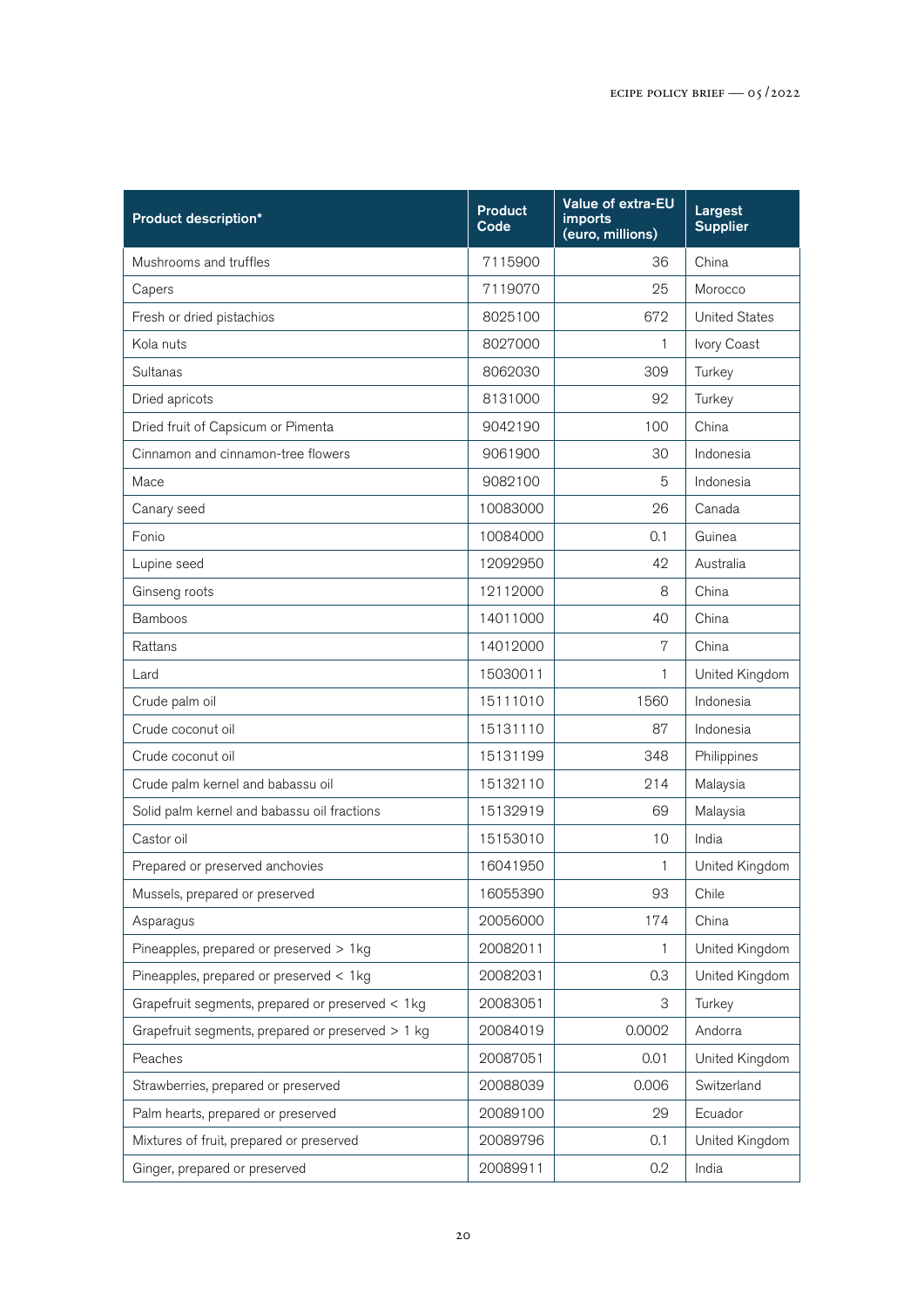| <b>Product description*</b>                                                                             | <b>Product</b><br>Code | <b>Value of extra-EU</b><br><i>imports</i><br>(euro, millions) | Largest<br><b>Supplier</b> |
|---------------------------------------------------------------------------------------------------------|------------------------|----------------------------------------------------------------|----------------------------|
| White wines not produced in EU                                                                          | 22042993               | 10                                                             | New Zealand                |
| Bourbon whiskey                                                                                         | 22083019               | 68                                                             | <b>United States</b>       |
| Blended malt Scotch whisky                                                                              | 22083049               | 23                                                             | United Kingdom             |
| Single grain and blended grain Scotch whisky                                                            | 22083069               | 22                                                             | United Kingdom             |
| Scotch whisky > 2 l                                                                                     | 22083079               | 42                                                             | United Kingdom             |
| <b>Rum</b>                                                                                              | 22084091               | 253                                                            | <b>United States</b>       |
| Gin                                                                                                     | 22085019               | 18                                                             | <b>United States</b>       |
| Tequila                                                                                                 | 22089075               | 23                                                             | Mexico                     |
| Dog or cat food                                                                                         | 23091053               | 0.1                                                            | United Kingdom             |
| Natural calcium phosphates and natural aluminium<br>calcium phosphates                                  | 25102000               | 241                                                            | Russia                     |
| Emery                                                                                                   | 25132000               | 26                                                             | China                      |
| Mica waste                                                                                              | 25253000               | 0.1                                                            | India                      |
| Leucite, nepheline and nepheline syenite                                                                | 25293000               | 35                                                             | Norway                     |
| Aluminium ores and concentrates                                                                         | 26060000               | 717                                                            | Guinea                     |
| Molybdenum ores and concentrates                                                                        | 26139000               | 381                                                            | <b>United States</b>       |
| Antimony ores and concentrates                                                                          | 26171000               | 4                                                              | Turkey                     |
| Slag, ash and residues containing mainly niobium or<br>tantalum                                         | 26209920               | 5                                                              | Malaysia                   |
| Slag, ash and residues containing mainly titanium                                                       | 26209960               | 96                                                             | Canada                     |
| Bituminous coal                                                                                         | 27011290               | 2240                                                           | Russia                     |
| Gas oils of petroleum or bituminous minerals                                                            | 27101931               | 1680                                                           | Russia                     |
| Fuel oils of petroleum or bituminous minerals                                                           | 27101951               | 3020                                                           | Russia                     |
| Propane for undergoing a specific process                                                               | 27111291               | 927                                                            | <b>United States</b>       |
| Propane liquefied undergoing chemical transformation                                                    | 27111293               | 10                                                             | United Kingdom             |
| Butanes for undergoing a specific process                                                               | 27111310               | 196                                                            | Russia                     |
| Crude paraffin wax, microcrystalline petroleum wax,<br>slack wax, other mineral waxes                   | 27129031               | 24                                                             | <b>United States</b>       |
| Phosphorus                                                                                              | 28047000               | 186                                                            | Kazakhstan                 |
| Strontium and barium                                                                                    | 28051910               | $\mathbf{2}$                                                   | China                      |
| Europium, gadolinium, terbium, dysprosium, holmium,<br>erbium, thulium, ytterbium, lutetium and yttrium | 28053030               | 0.4                                                            | China                      |
| Scandium                                                                                                | 28053040               | 1                                                              | China                      |
| Mercury in flasks                                                                                       | 28054010               | 0.3                                                            | United Kingdom             |
| Sulphur dichloride                                                                                      | 28121600               | 0.3                                                            | India                      |
| Vanadium oxides and hydroxides                                                                          | 28253000               | 82                                                             | Russia                     |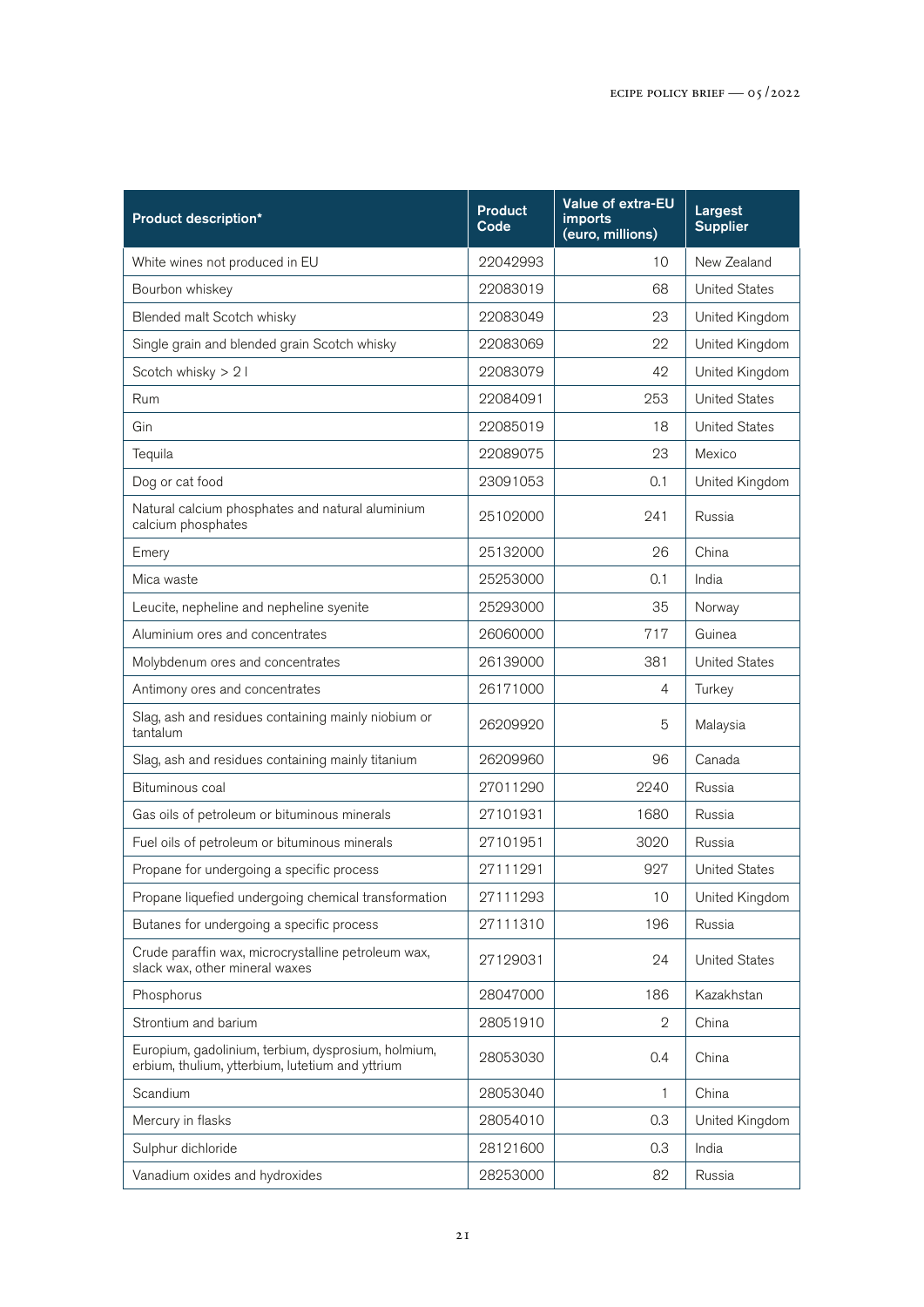| <b>Product description*</b>                                                                                            | <b>Product</b><br>Code | Value of extra-EU<br>imports<br>(euro, millions) | Largest<br><b>Supplier</b> |
|------------------------------------------------------------------------------------------------------------------------|------------------------|--------------------------------------------------|----------------------------|
| Tungsten oxides and hydroxides                                                                                         | 28259040               | 44                                               | <b>United States</b>       |
| Bromates of potassium or of sodium                                                                                     | 28299040               | 1                                                | China                      |
| Borates of sodium, anhydrous                                                                                           | 28402010               | 7                                                | Turkey                     |
| Sodium dichromate                                                                                                      | 28413000               | 37                                               | Zambia                     |
| Natural uranium                                                                                                        | 28441030               | 509                                              | Canada                     |
| Plutonium and its compounds                                                                                            | 28442099               | 35                                               | Japan                      |
| Thorium, worked; alloys, dispersions, ceramic products and<br>mixtures containing thorium or compounds of this product | 28443069               | 0.05                                             | Canada                     |
| Scandium compounds, inorganic or organic                                                                               | 28469030               | 0.4                                              | <b>United States</b>       |
| Inorganic compounds                                                                                                    | 28539090               | 940                                              | South Korea                |
| m-Xylene                                                                                                               | 29024200               | 15                                               | <b>United States</b>       |
| Bromomethane                                                                                                           | 29033911               | 14                                               | United Kingdom             |
| Dichlorotrifluoroethanes                                                                                               | 29037200               | 6                                                | China                      |
| Bromotrifluoromethane                                                                                                  | 29037620               | 3                                                | India                      |
| Trichloronitromethane                                                                                                  | 29049100               | $\mathsf g$                                      | <b>United States</b>       |
| Dinoseb (ISO) and its salts                                                                                            | 29089100               | $\mathfrak{D}$                                   | United Kingdom             |
| Chlordecone (ISO)                                                                                                      | 29147100               | 1                                                | United Kingdom             |
| Deoxycholic acid, their salts and esters                                                                               | 29181930               | 46                                               | <b>Brazil</b>              |
| Parathion (ISO) and parathion-methyl (ISO)                                                                             | 29201100               | 0.1                                              | China                      |
| Trimethyl phosphite                                                                                                    | 29202300               | 1                                                | India                      |
| Triethyl phosphite                                                                                                     | 29202400               | 1                                                | China                      |
| m-Phenylenediamine                                                                                                     | 29215111               | 13                                               | <b>United States</b>       |
| m-Phenylenebis                                                                                                         | 29215950               | 33                                               | Japan                      |
| Anthranilic acid and its salts                                                                                         | 29224300               | 3                                                | China                      |
| Ethinamate (INN)                                                                                                       | 29242400               | 0.1                                              | China                      |
| Phenylbutazone (INN)                                                                                                   | 29331910               | 2                                                | China                      |
| 2,3,5,6-Tetrachloropyridine                                                                                            | 29333920               | $\mathbf 2$                                      | India                      |
| 3,6-Dichloropyridine-2-carboxylic acid                                                                                 | 29333925               | 22                                               | <b>United States</b>       |
| 2-Butoxyethyl"3,5,6-trichloro-2-pyridyloxy"acetate                                                                     | 29333940               | 18                                               | <b>United States</b>       |
| Fluroxypyr (ISO) methyl ester                                                                                          | 29333950               | 98                                               | <b>United States</b>       |
| 4-Methylpyridine                                                                                                       | 29333955               | $\mathbf 2$                                      | India                      |
| Dextromethorphan (INN) and its salts                                                                                   | 29334930               | 5                                                | India                      |
| Malonylurea "barbituric acid" and its salts                                                                            | 29335200               | 6                                                | China                      |
| 1,4-Diazabicyclo[2.2.2]octane "triethylenediamine"                                                                     | 29335920               | 23                                               | Switzerland                |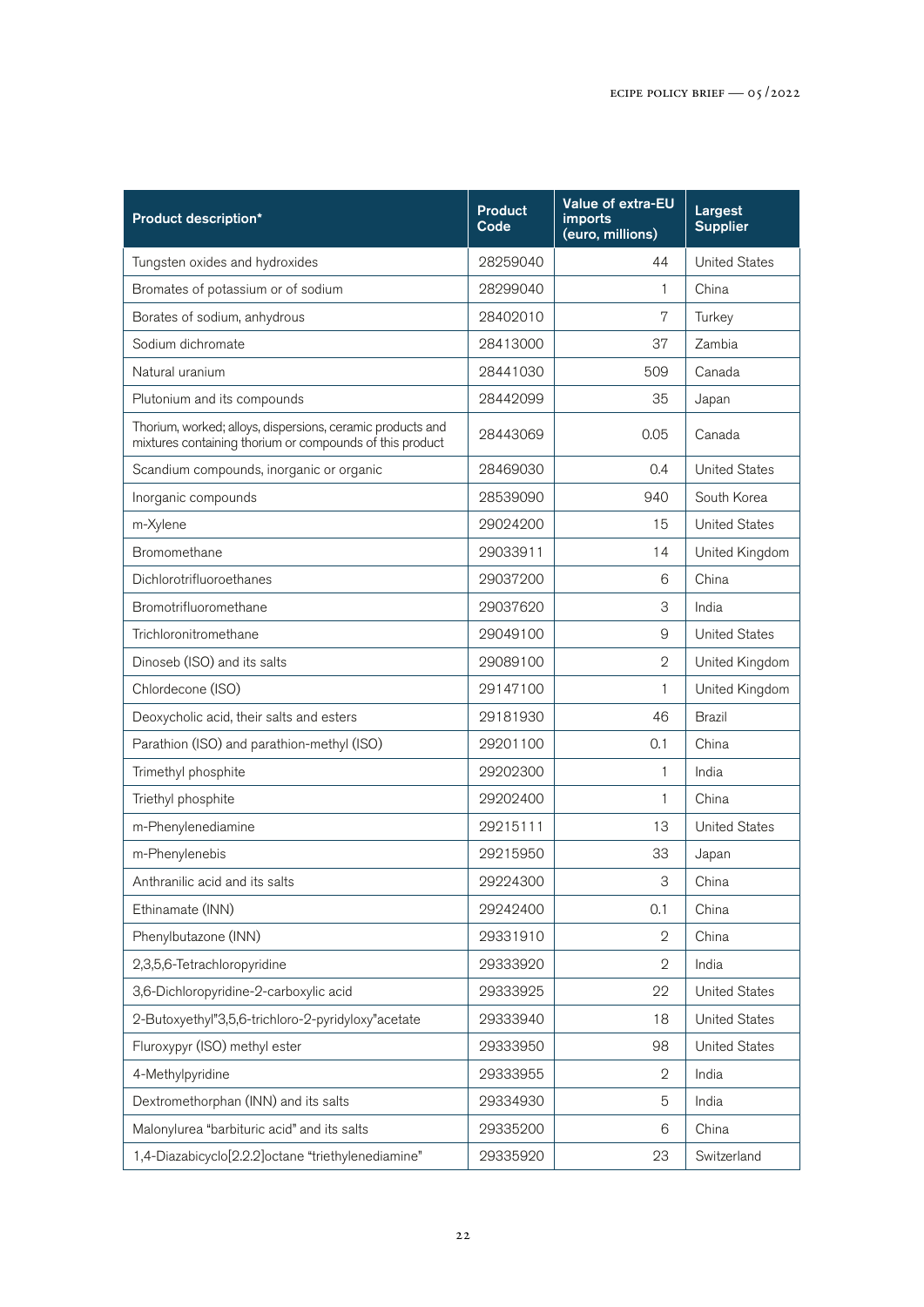| <b>Product description*</b>                                                                                                                                                                                                                                                                                                                        | <b>Product</b><br>Code | <b>Value of extra-EU</b><br>imports<br>(euro, millions) | Largest<br><b>Supplier</b> |
|----------------------------------------------------------------------------------------------------------------------------------------------------------------------------------------------------------------------------------------------------------------------------------------------------------------------------------------------------|------------------------|---------------------------------------------------------|----------------------------|
| Skatole, azepine, azapetine, and their salts; imipramine<br>hydrochloride "INNM"                                                                                                                                                                                                                                                                   | 29339920               | 14                                                      | Switzerland                |
| 2,4-Di-tert-butyl-6-"5-chlorobenzotriazol-2-yl"phenol                                                                                                                                                                                                                                                                                              | 29339950               | 0.1                                                     | China                      |
| Chlorprothixene (INN); thenalidine (INN) and its tartrates<br>and maleates; furazolidone (INN); 7-aminocephalosporanic<br>acid; salts and esters of (6R,7R)-3-acetoxymethyl-<br>7-[(R)-2-formyloxy-2-phenylacetamido]-8- oxo-5-<br>thia-1-azabicyclo[4.2.0]oct-2-ene-2-carboxylic acid;<br>1-[2-(1,3-Dioxan-2-yl)ethyl]-2-methylpyridinium bromide | 29349960               | 15                                                      | China                      |
| Insulin and its salts                                                                                                                                                                                                                                                                                                                              | 29371200               | 966                                                     | <b>United States</b>       |
| Chloramphenicol and its derivatives; salts thereof                                                                                                                                                                                                                                                                                                 | 29414000               | 30                                                      | China                      |
| Medicaments containing insulin                                                                                                                                                                                                                                                                                                                     | 30033100               | 55                                                      | <b>United States</b>       |
| Quebracho extract                                                                                                                                                                                                                                                                                                                                  | 32011000               | 18                                                      | Argentina                  |
| Wattle extract                                                                                                                                                                                                                                                                                                                                     | 32012000               | 9                                                       | Zambia                     |
| Terpeneless oils of mints                                                                                                                                                                                                                                                                                                                          | 33012590               | 8                                                       | India                      |
| Photographic film                                                                                                                                                                                                                                                                                                                                  | 37023197               | 5                                                       | <b>United States</b>       |
| Microfilm and film for the graphic arts                                                                                                                                                                                                                                                                                                            | 37029710               | 0.4                                                     | United Kingdom             |
| Anti-knock preparations for motor fuels                                                                                                                                                                                                                                                                                                            | 38111110               | $\mathbf{2}$                                            | United Kingdom             |
| Fatty acid distillate                                                                                                                                                                                                                                                                                                                              | 38231930               | 495                                                     | Indonesia                  |
| Mixtures containing bromomethane or<br>bromochloromethane                                                                                                                                                                                                                                                                                          | 38247700               | 0.01                                                    | United Kingdom             |
| Waste organic solvents, halogenated                                                                                                                                                                                                                                                                                                                | 38254100               | $\mathbf{1}$                                            | Jordan                     |
| Non-plasticised cellulose acetates                                                                                                                                                                                                                                                                                                                 | 39121100               | 95                                                      | <b>United States</b>       |
| Smoked sheets of natural rubber                                                                                                                                                                                                                                                                                                                    | 40012100               | 123                                                     | Thailand                   |
| Skins of sheep or lambs, in the dry state                                                                                                                                                                                                                                                                                                          | 41053090               | 47                                                      | Nigeria                    |
| Indian goat or kid skins, in the dry state                                                                                                                                                                                                                                                                                                         | 41062210               | 6                                                       | India                      |
| Hides and skins of goats or kids, in the dry state                                                                                                                                                                                                                                                                                                 | 41062290               | 38                                                      | Nigeria                    |
| Tanned or dressed whole furskins of rabbit or hare                                                                                                                                                                                                                                                                                                 | 43023025               | 0.5                                                     | China                      |
| OkoumÈ and sipo in the rough                                                                                                                                                                                                                                                                                                                       | 44034935               | 6                                                       | Congo                      |
| Virola, imbuia and balsa, sawn or chipped lengthwise,<br>sliced or peeled                                                                                                                                                                                                                                                                          | 44072291               | 0.2                                                     | Papua New<br>Guinea        |
| Dark red meranti, light red meranti and meranti bakau                                                                                                                                                                                                                                                                                              | 44072510               | 17                                                      | Malaysia                   |
| Dark red meranti, light red meranti and meranti bakau                                                                                                                                                                                                                                                                                              | 44072590               | 42                                                      | Malaysia                   |
| White lauan, white meranti, white seraya, yellow meranti<br>and alan                                                                                                                                                                                                                                                                               | 44072610               | 0.2                                                     | United Kingdom             |
| White lauan, white meranti, white seraya, yellow meranti<br>and alan                                                                                                                                                                                                                                                                               | 44072690               | 1                                                       | Malaysia                   |
| Sapelli                                                                                                                                                                                                                                                                                                                                            | 44072799               | 56                                                      | Cameroon                   |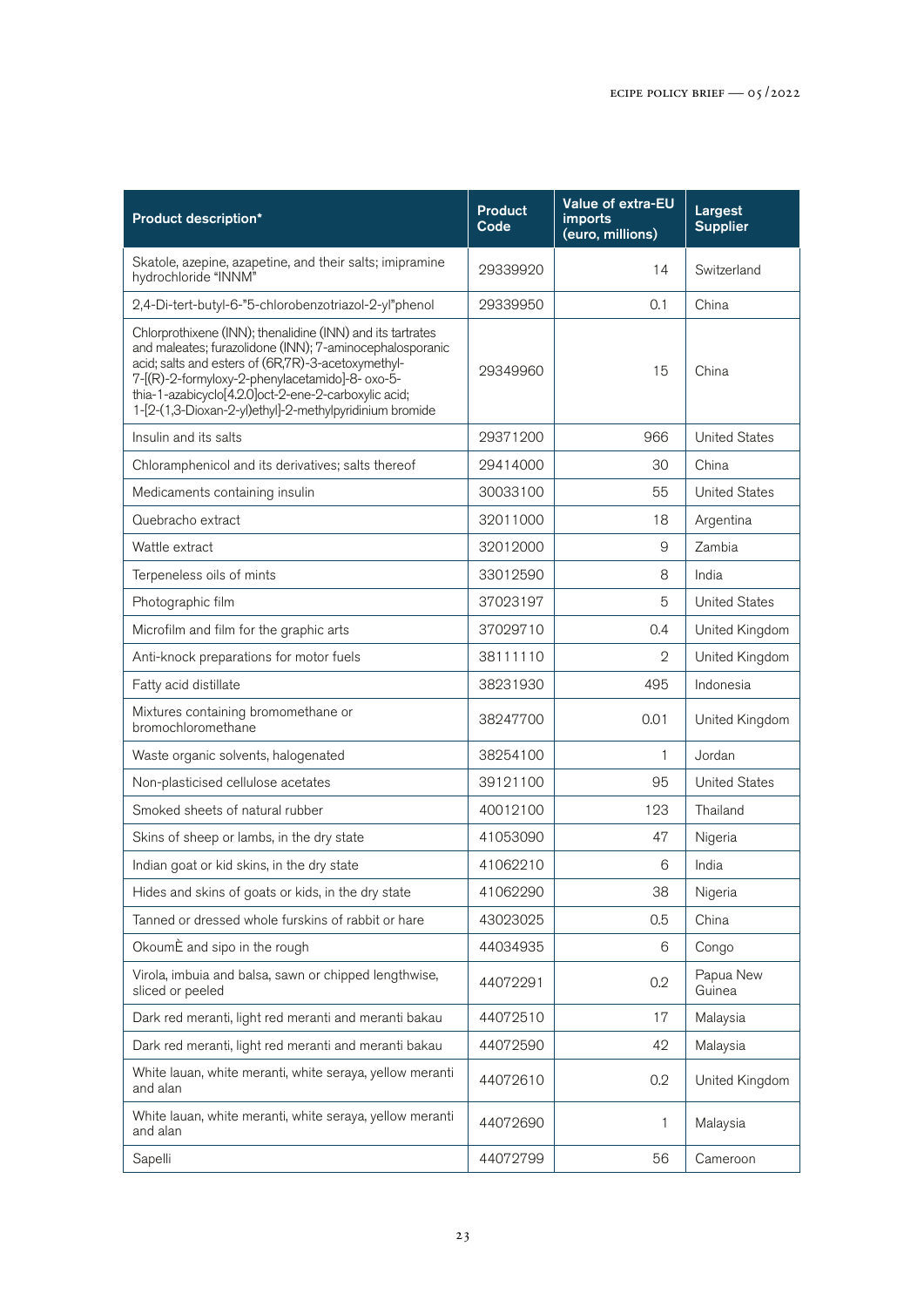| Product description*                                                                                                            | <b>Product</b><br>Code | <b>Value of extra-EU</b><br>imports<br>(euro, millions) | Largest<br><b>Supplier</b> |
|---------------------------------------------------------------------------------------------------------------------------------|------------------------|---------------------------------------------------------|----------------------------|
| Iroko                                                                                                                           | 44072899               | 30                                                      | Cameroon                   |
| Tropical wood                                                                                                                   | 44072996               | 21                                                      | Brazil                     |
| Small boards for the manufacture of pencils, of<br>coniferous wood                                                              | 44081091               | 6                                                       | Indonesia                  |
| Small boards for the manufacture of pencils                                                                                     | 44083970               | $\mathbf{1}$                                            | Indonesia                  |
| Chopsticks of bamboo                                                                                                            | 44191200               | 10                                                      | China                      |
| Mats, matting and screens, of rattan plaiting materials,<br>flat-woven or bound together in parallel                            | 46012290               | 1                                                       | China                      |
| Plaiting materials, plaits and similar products of bamboo<br>plaiting materials, flat-woven or bound together in<br>parallel    | 46019290               | 6                                                       | China                      |
| Plaiting materials, plaits and similar products of rattan<br>materials, flat-woven or bound together in parallel                | 46019310               | 0.3                                                     | China                      |
| Plaiting materials, plaits and similar products of rattan<br>plaiting materials, flat-woven or bound together in<br>parallel    | 46019390               | 1                                                       | China                      |
| Plaiting materials, plaits and similar products of<br>vegetable plaiting materials, flat-woven or bound<br>together in parallel | 46019490               | 3                                                       | China                      |
| Unbleached non-coniferous chemical wood pulp                                                                                    | 47041900               | 0.1                                                     | Russia                     |
| Crípes                                                                                                                          | 50072011               | 32                                                      | China                      |
| Pongee, habutai, honan, shantung, corah and similar<br>far eastern fabrics, wholly of silk                                      | 50072021               | 2                                                       | China                      |
| Densely-woven fabric                                                                                                            | 50072051               | 17                                                      | China                      |
| Carbonised wool                                                                                                                 | 51013000               | 16                                                      | Australia                  |
| Hair of Kashmir "cashmere" goats                                                                                                | 51021100               | 159                                                     | China                      |
| Hair of alpaca, llama or vicuna                                                                                                 | 51021930               | 3                                                       | Peru                       |
| Fine animal hair, carded or combed                                                                                              | 51053900               | 40                                                      | Zambia                     |
| Coarse animal hair, carded or combed                                                                                            | 51054000               | 0.02                                                    | United Kingdom             |
| Cotton                                                                                                                          | 52010010               | 62                                                      | Turkey                     |
| Single cotton yarn, of uncombed fibres,<br>containing $> = 85\%$ cotton by weight                                               | 52051300               | 33                                                      | Turkey                     |
| Single cotton yarn, of uncombed fibres,<br>containing $>= 85\%$ cotton by weight                                                | 52051510               | 0.4                                                     | Egypt                      |
| Single cotton yarn, of combed fibres,<br>containing $>= 85\%$ cotton by weight                                                  | 52052300               | 148                                                     | India                      |
| Multiple "folded" or cabled cotton yarn, of uncombed<br>fibres                                                                  | 52053400               | 1                                                       | India                      |
| Single cotton yarn containing predominantly,<br>but < 85% cotton by weight                                                      | 52061300               | 5                                                       | Vietnam                    |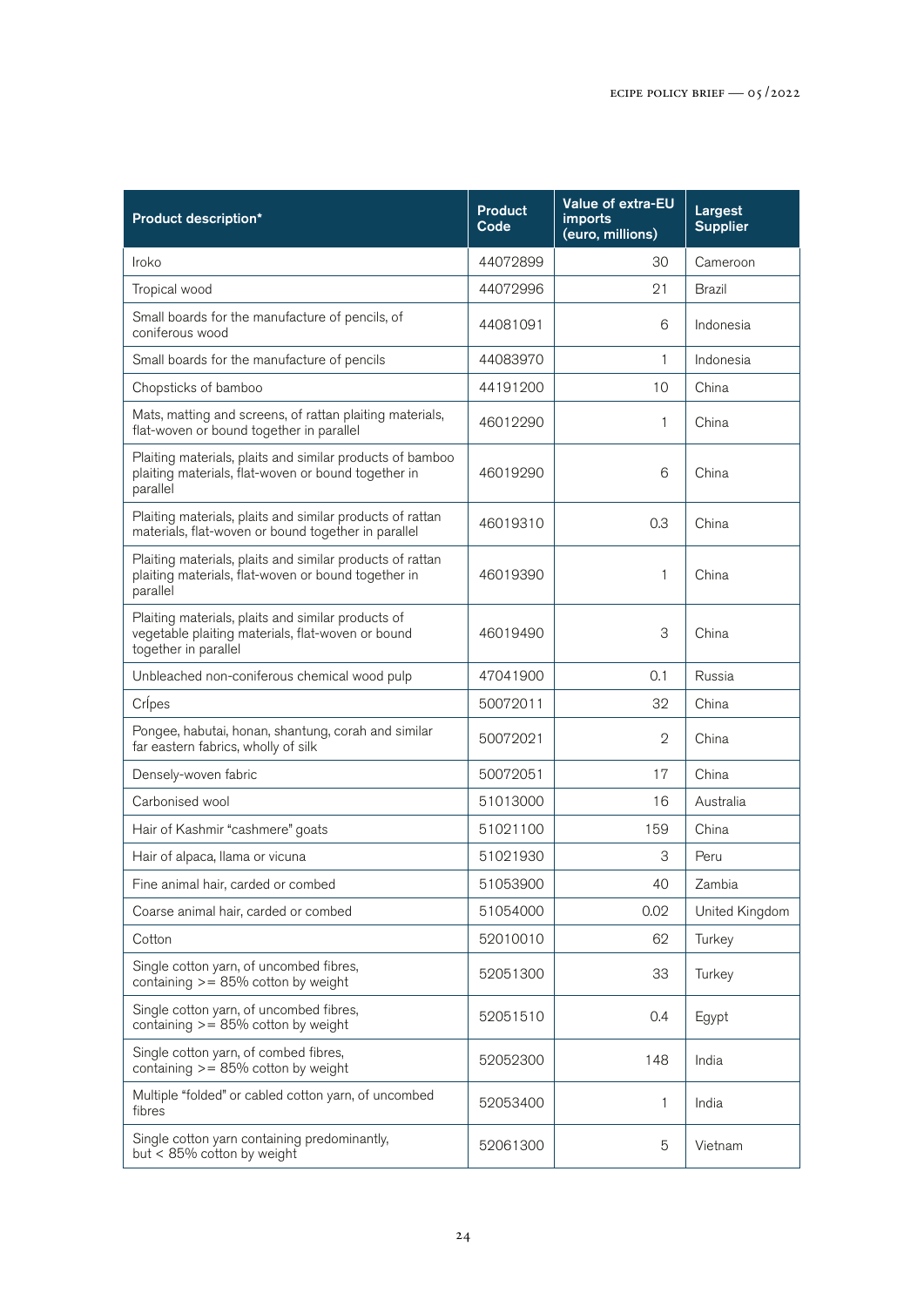| Product description*                                                                | <b>Product</b><br>Code | Value of extra-EU<br>imports<br>(euro, millions) | Largest<br><b>Supplier</b> |
|-------------------------------------------------------------------------------------|------------------------|--------------------------------------------------|----------------------------|
| Single cotton yarn containing predominantly, but < 85%<br>cotton by weight          | 52062100               | 3                                                | Turkey                     |
| Woven fabrics of cotton, containing predominantly, but<br>< 85% cotton by weight    | 52121290               | 4                                                | Pakistan                   |
| Single yarn of jute                                                                 | 53071000               | 6                                                | Bangladesh                 |
| Multiple "folded" or cabled yarn of jute                                            | 53072000               | 15                                               | Bangladesh                 |
| Hemp yarn                                                                           | 53082010               | $\mathbf{2}$                                     | China                      |
| Ramie yarn < 277,8 decitex                                                          | 53089012               | 1                                                | China                      |
| Ramie yarn > 277,8 decitex                                                          | 53089019               | 0.2                                              | China                      |
| Woven fabrics of jute                                                               | 53101090               | 11                                               | India                      |
| Filament yarn of polypropylene                                                      | 54025300               | 9                                                | Turkey                     |
| Multiple "folded" or cabled filament yarn of<br>polypropylene                       | 54026300               | 130                                              | Turkey                     |
| Multiple "folded" or cabled filament yarn of cellulose<br>acetate                   | 54034200               | 7                                                | <b>United States</b>       |
| Plain woven fabrics                                                                 | 55131190               | 40                                               | China                      |
| Woven fabrics < 85% synthetic staple fibres                                         | 55159130               | $\mathbf{1}$                                     | United Kingdom             |
| Woven fabrics containing $t < 85\%$ artificial staple fibres<br>by weight           | 55164100               | 20                                               | China                      |
| Terry towelling and similar woven terry fabrics, of cotton                          | 58021100               | 1                                                | United Kingdom             |
| Cotton gauze                                                                        | 58030010               | 6                                                | China                      |
| Women's or girls' ensembles, of artificial fibres                                   | 62042911               | 0.1                                              | Lebanon                    |
| Single-use gowns used by patients or surgeons during<br>surgical procedures         | 62101092               | 1910                                             | China                      |
| Made-up articles of textile materials, incl. dress patterns                         | 63079098               | 21900                                            | China                      |
| Hat-shapes, plaited or made by assembling strips of<br>any material                 | 65020000               | 5                                                | China                      |
| Wigs, false beards, eyebrows and eyelashes, switches<br>of human hair               | 67042000               | 85                                               | China                      |
| Fabricated crocidolite asbestos fibres                                              | 68128010               | 0.2                                              | <b>United States</b>       |
| Sheets of optical glass                                                             | 70049010               | 1                                                | South Korea                |
| Quartz, piezoelectric                                                               | 71041000               | $\overline{4}$                                   | Russia                     |
| Dust and powder of natural or synthetic precious or<br>semi-precious stones         | 71059000               | 2                                                | China                      |
| Ferro-chromium                                                                      | 72024110               | 9                                                | Zambia                     |
| Ferrous products obtained by direct reduction of iron ore                           | 72031000               | 573                                              | Russia                     |
| Semi-finished products of iron or non-alloy steel<br>obtained by continuous casting | 72071210               | 2070                                             | Russia                     |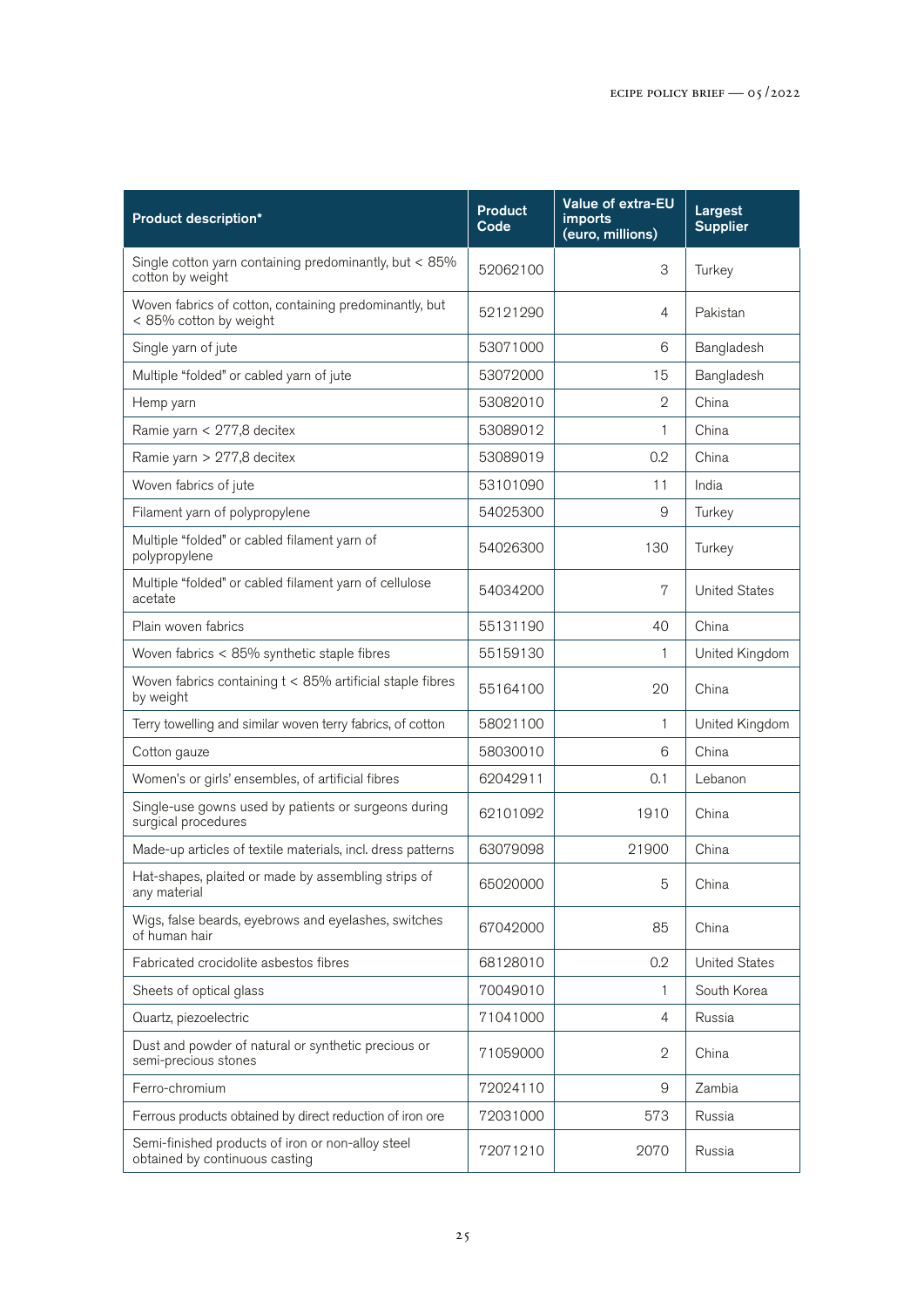| <b>Product description*</b>                                                                         | <b>Product</b><br>Code | Value of extra-EU<br><i>imports</i><br>(euro, millions) | Largest<br><b>Supplier</b> |
|-----------------------------------------------------------------------------------------------------|------------------------|---------------------------------------------------------|----------------------------|
| Semi-finished products of iron or non-alloy steel                                                   | 72072019               | $\overline{2}$                                          | United Kingdom             |
| Semi-finished products of high-speed steel                                                          | 72249003               | 3                                                       | Switzerland                |
| Flat-rolled products of high-speed steel in coils                                                   | 72253030               | 25                                                      | United Kingdom             |
| Flat-rolled products of high-speed steel "cold-reduced"                                             | 72255020               | 32                                                      | United Kingdom             |
| Unwrought zinc, not alloyed                                                                         | 79011210               | 56                                                      | Peru                       |
| Cadmium waste and scrap                                                                             | 81073000               | 0.2                                                     | Switzerland                |
| Beryllium waste and scrap                                                                           | 81121300               | 0.2                                                     | Switzerland                |
| Articles of beryllium                                                                               | 81121900               | 6                                                       | <b>United States</b>       |
| Gear finishing machines                                                                             | 84614090               | 15                                                      | Switzerland                |
| Coin-operated or disc-operated record-players                                                       | 85192010               | 1                                                       | <b>United States</b>       |
| Cathode ray television picture tubes                                                                | 85401100               | 11                                                      | Singapore                  |
| Television camera tubes                                                                             | 85402010               | $\mathbf{1}$                                            | United Kingdom             |
| Frames for cycles                                                                                   | 87149110               | 883                                                     | China                      |
| Front forks for cycles                                                                              | 87149130               | 360                                                     | Taiwan                     |
| Matrix liquid crystal devices                                                                       | 90138020               | 287                                                     | China                      |
| Liquid crystal devices                                                                              | 90138030               | 129                                                     | China                      |
| Complete watch movements, unassembled                                                               | 91101190               | $\mathfrak{D}$                                          | Switzerland                |
| Incomplete watch movements, assembled                                                               | 91101200               | 1                                                       | China                      |
| Rough clock movements                                                                               | 91101900               | 1                                                       | Switzerland                |
| Cases for watches of precious metal or of metal clad<br>with precious metal                         | 91111000               | 17                                                      | Switzerland                |
| Cases for watches of materials other than precious<br>metal, clad with precious metal or base metal | 91118000               | $\mathcal{D}$                                           | China                      |
| Used upright pianos                                                                                 | 92011090               | 13                                                      | Japan                      |
| Mechanisms for musical boxes                                                                        | 92099950               | 1                                                       | China                      |

\*Product descriptions have been shortened.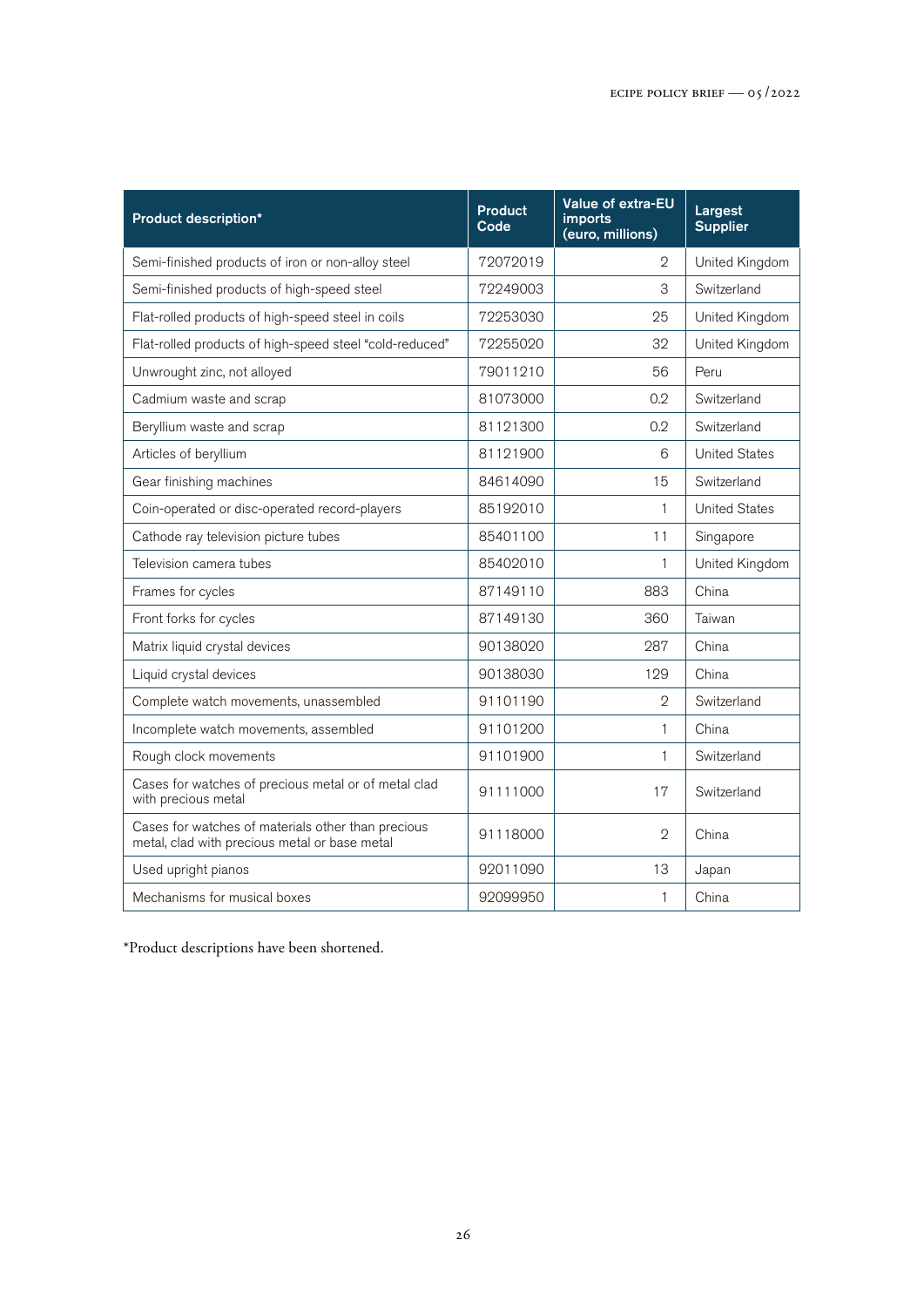| <b>Product Description*</b>                                                                             | <b>Product</b><br>Code | <b>Value of EU</b><br>Imports from<br>China<br>(euro, millions) | Economic<br><b>Sector</b>            |
|---------------------------------------------------------------------------------------------------------|------------------------|-----------------------------------------------------------------|--------------------------------------|
| Frozen fillets of Alaska pollack                                                                        | 3047500                | 350                                                             | Agricultural and<br><b>Beverages</b> |
| Jellyfish                                                                                               | 3083080                | 0.1                                                             | Agricultural and<br>Beverages        |
| Mushrooms and truffles                                                                                  | 7115900                | 23                                                              | Agricultural and<br>Beverages        |
| Dried fruit of Capsicum or Pimenta                                                                      | 9042190                | 66                                                              | Agricultural and<br><b>Beverages</b> |
| Ginseng roots                                                                                           | 12112000               | 8                                                               | Agricultural and<br>Beverages        |
| <b>Bamboos</b>                                                                                          | 14011000               | 36                                                              | Agricultural and<br>Beverages        |
| Rattans                                                                                                 | 14012000               | 5                                                               | Agricultural and<br>Beverages        |
| Asparagus                                                                                               | 20056000               | 99                                                              | Agricultural and<br>Beverages        |
| Emery                                                                                                   | 25132000               | 16                                                              | Minerals and<br>Fuels                |
| Strontium and barium                                                                                    | 28051910               | $\overline{2}$                                                  | Chemicals and<br>Pharma              |
| Europium, gadolinium, terbium, dysprosium, holmium, erbium,<br>thulium, ytterbium, lutetium and yttrium | 28053030               | 0.3                                                             | Chemicals and<br>Pharma              |
| Scandium                                                                                                | 28053040               | 0.7                                                             | Chemicals and<br>Pharma              |
| Bromates of potassium or of sodium                                                                      | 28299040               | 0.8                                                             | Chemicals and<br>Pharma              |
| Dichlorotrifluoroethanes                                                                                | 29037200               | 6                                                               | Chemicals and<br>Pharma              |
| Parathion (ISO) and parathion-methyl (ISO)                                                              | 29201100               | 0.1                                                             | Chemicals and<br>Pharma              |
| Triethyl phosphite                                                                                      | 29202400               | 0.7                                                             | Chemicals and<br>Pharma              |
| Anthranilic acid and its salts                                                                          | 29224300               | $\mathbf{2}$                                                    | Chemicals and<br>Pharma              |
| Ethinamate (INN)                                                                                        | 29242400               | 0.1                                                             | Chemicals and<br>Pharma              |
| Phenylbutazone (INN)                                                                                    | 29331910               | $\mathbf{2}$                                                    | Chemicals and<br>Pharma              |
| Malonylurea "barbituric acid" and its salts                                                             | 29335200               | 6                                                               | Chemicals and<br>Pharma              |

## TABLE 2: LIST OF 51 PRODUCT CATEGORIES IN WHICH THE EU IS DEPENDENT FROM CHINA (2020)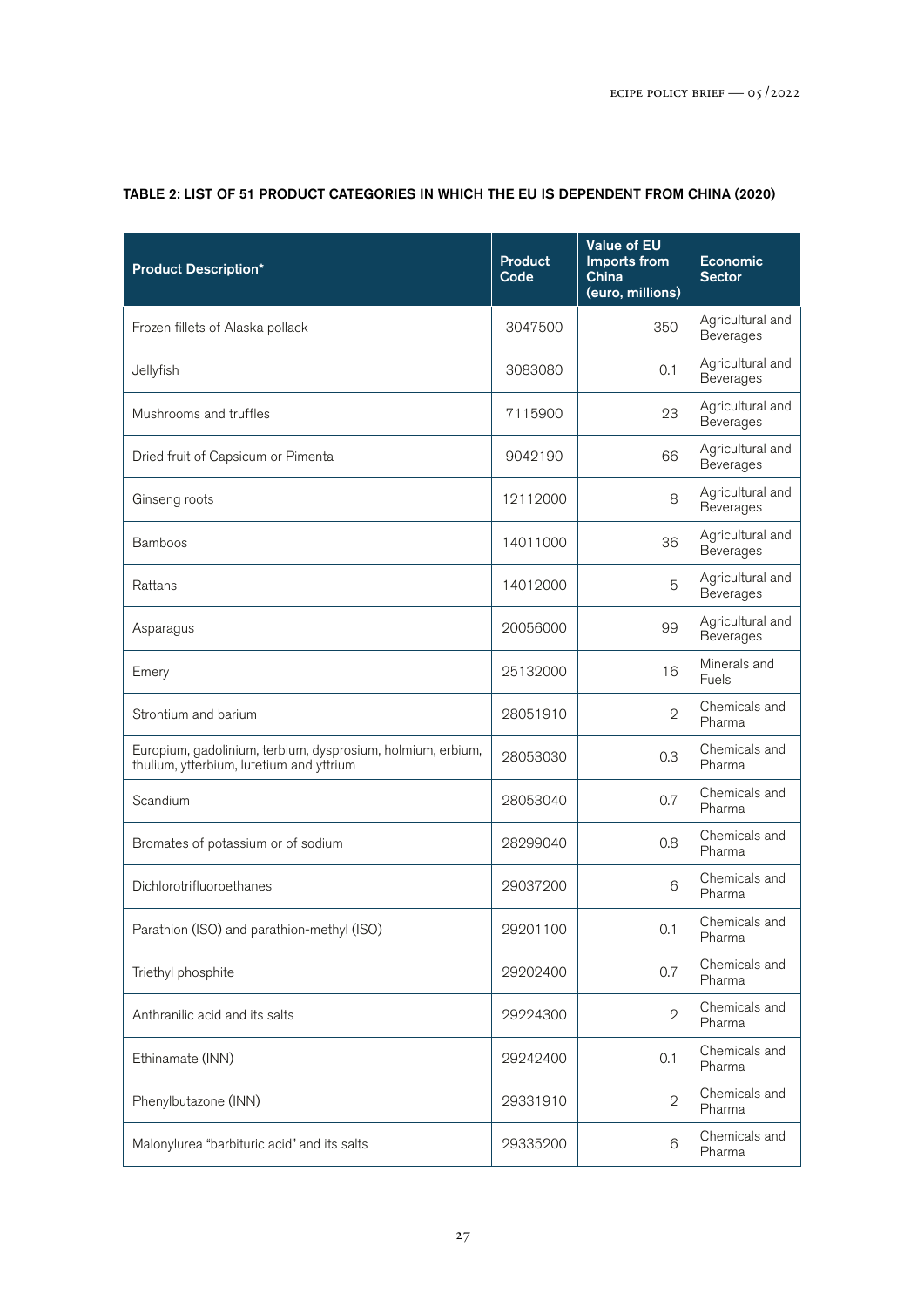| <b>Product Description*</b>                                                                                                                                                                                                                                                                                                                         | <b>Product</b><br>Code | <b>Value of EU</b><br>Imports from<br>China<br>(euro, millions) | <b>Economic</b><br><b>Sector</b>   |
|-----------------------------------------------------------------------------------------------------------------------------------------------------------------------------------------------------------------------------------------------------------------------------------------------------------------------------------------------------|------------------------|-----------------------------------------------------------------|------------------------------------|
| 2,4-Di-tert-butyl-6-"5-chlorobenzotriazol-2-yl"phenol                                                                                                                                                                                                                                                                                               | 29339950               | 0.1                                                             | Chemicals and<br>Pharma            |
| Chlorprothixene (INN); thenalidine (INN) and its tartrates<br>and maleates; furazolidone (INN); 7-aminocephalosporanic<br>acid; salts and esters of (6R,7R)-3-acetoxymethyl-7-<br>[(R)-2-formyloxy-2-phenylacetamido]-8- oxo-5-thia-1-<br>azabicyclo[4.2.0]oct-2-ene-2-carboxylic acid; 1-[2-(1,3-Dioxan-<br>2-yl)ethyl]-2-methylpyridinium bromide | 29349960               | 13                                                              | Chemicals and<br>Pharma            |
| Chloramphenicol and its derivatives; salts thereof                                                                                                                                                                                                                                                                                                  | 29414000               | 30                                                              | Chemicals and<br>Pharma            |
| Tanned or dressed whole furskins of rabbit or hare                                                                                                                                                                                                                                                                                                  | 43023025               | 0.5                                                             | Textiles.<br>Plastics, and<br>Wood |
| Chopsticks of bamboo                                                                                                                                                                                                                                                                                                                                | 44191200               | 9                                                               | Textiles,<br>Plastics, and<br>Wood |
| Mats, matting and screens, of rattan plaiting materials,<br>flat-woven or bound together in parallel                                                                                                                                                                                                                                                | 46012290               | 0.9                                                             | Textiles,<br>Plastics, and<br>Wood |
| Plaiting materials, plaits and similar products of bamboo<br>plaiting materials, flat-woven or bound together in parallel                                                                                                                                                                                                                           | 46019290               | 6                                                               | Textiles,<br>Plastics, and<br>Wood |
| Plaiting materials, plaits and similar products of rattan<br>materials, flat-woven or bound together in parallel                                                                                                                                                                                                                                    | 46019310               | 0.2                                                             | Textiles,<br>Plastics, and<br>Wood |
| Plaiting materials, plaits and similar products of rattan<br>plaiting materials, flat-woven or bound together in parallel                                                                                                                                                                                                                           | 46019390               | 0.6                                                             | Textiles,<br>Plastics, and<br>Wood |
| Plaiting materials, plaits and similar products of vegetable<br>plaiting materials, flat-woven or bound together in parallel                                                                                                                                                                                                                        | 46019490               | З                                                               | Textiles,<br>Plastics, and<br>Wood |
| Crípes                                                                                                                                                                                                                                                                                                                                              | 50072011               | 30                                                              | Textiles,<br>Plastics, and<br>Wood |
| Pongee, habutai, honan, shantung, corah and similar far<br>eastern fabrics, wholly of silk                                                                                                                                                                                                                                                          | 50072021               | $\mathfrak{D}$                                                  | Textiles,<br>Plastics, and<br>Wood |
| Densely-woven fabric                                                                                                                                                                                                                                                                                                                                | 50072051               | 17                                                              | Textiles,<br>Plastics, and<br>Wood |
| Hair of Kashmir "cashmere" goats                                                                                                                                                                                                                                                                                                                    | 51021100               | 135                                                             | Textiles,<br>Plastics, and<br>Wood |
| Hemp yarn                                                                                                                                                                                                                                                                                                                                           | 53082010               | $\mathbf{2}$                                                    | Textiles,<br>Plastics, and<br>Wood |